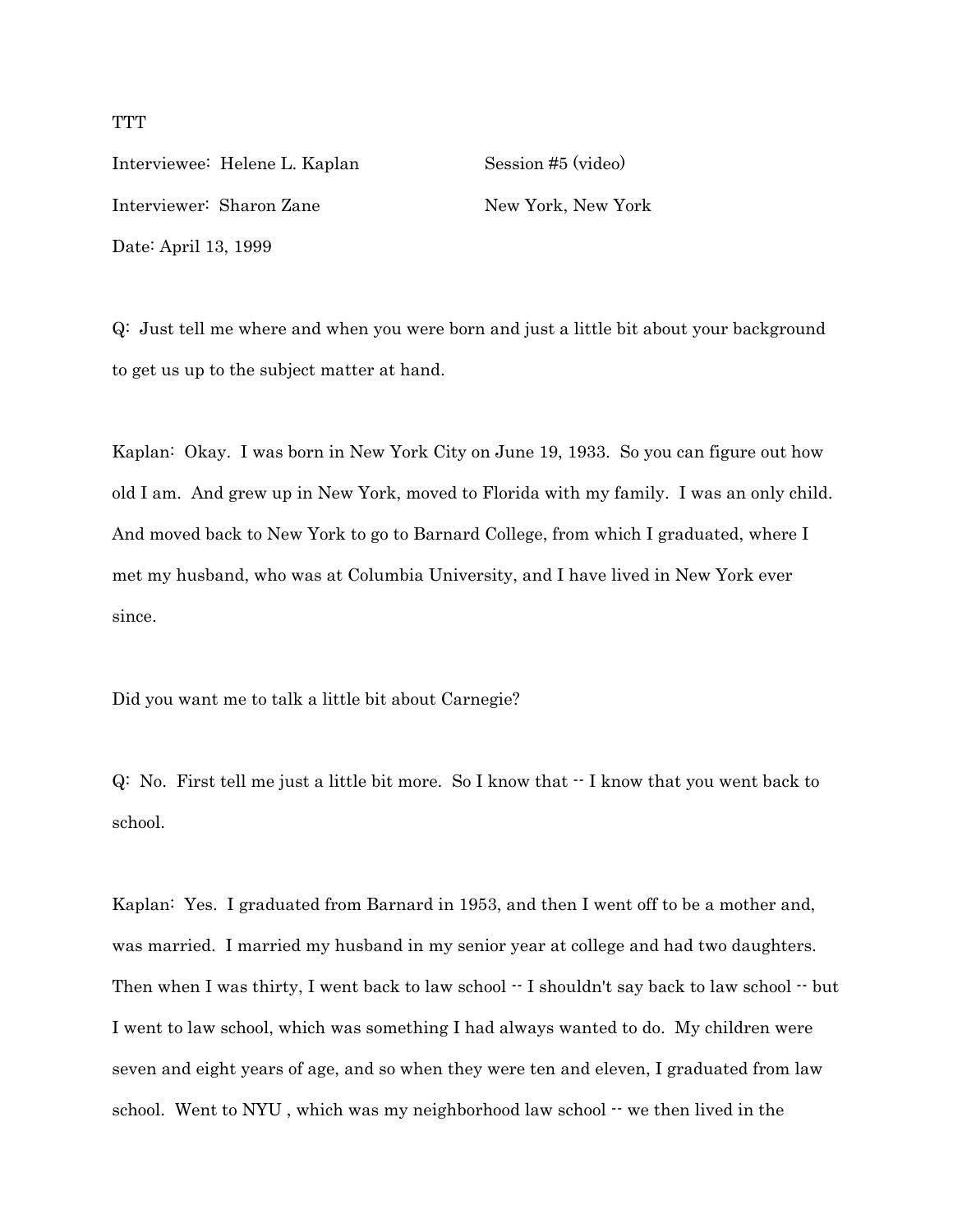Village on Ninth Street and Fifth Avenue -- and became a lawyer. Had been very active in volunteer work during that time, when my children were growing up, and then went on to practice law, raise my family, and got involved in representing wealthy individuals and notfor-profit institutions professionally and was then asked to join several not-for-profit boards.

Q: The first one, or one of them being --

Kaplan: The first board that I joined was the New York Foundation, which was a small foundation. It's still around, run by a wonderful professional, Madeline [R.] Lee, Maddy Lee, very geared to making grants to community-based organizations. I enjoyed that very, very much and then went on to several other -- basically institutions that were interested in education, medicine, science, and art, culture, I guess.

Q: These being interests of yours personally?

Kaplan: Yes. So that's always been a continuing theme in my life, my non-professional life.

 $Q:$  And in terms of legal  $-$  a specialty in law, did you  $-$ 

Kaplan: Yes. I started out being a corporate lawyer, but then went on to represent, just because of the nature of how my practice shifted, wealthy individuals, or, as we say, people with substantial philanthropic interests, and foundations  $-$  foundations, colleges, universities, museums, in other words, the not-for-profit third sector. And I've enjoyed that very, very much.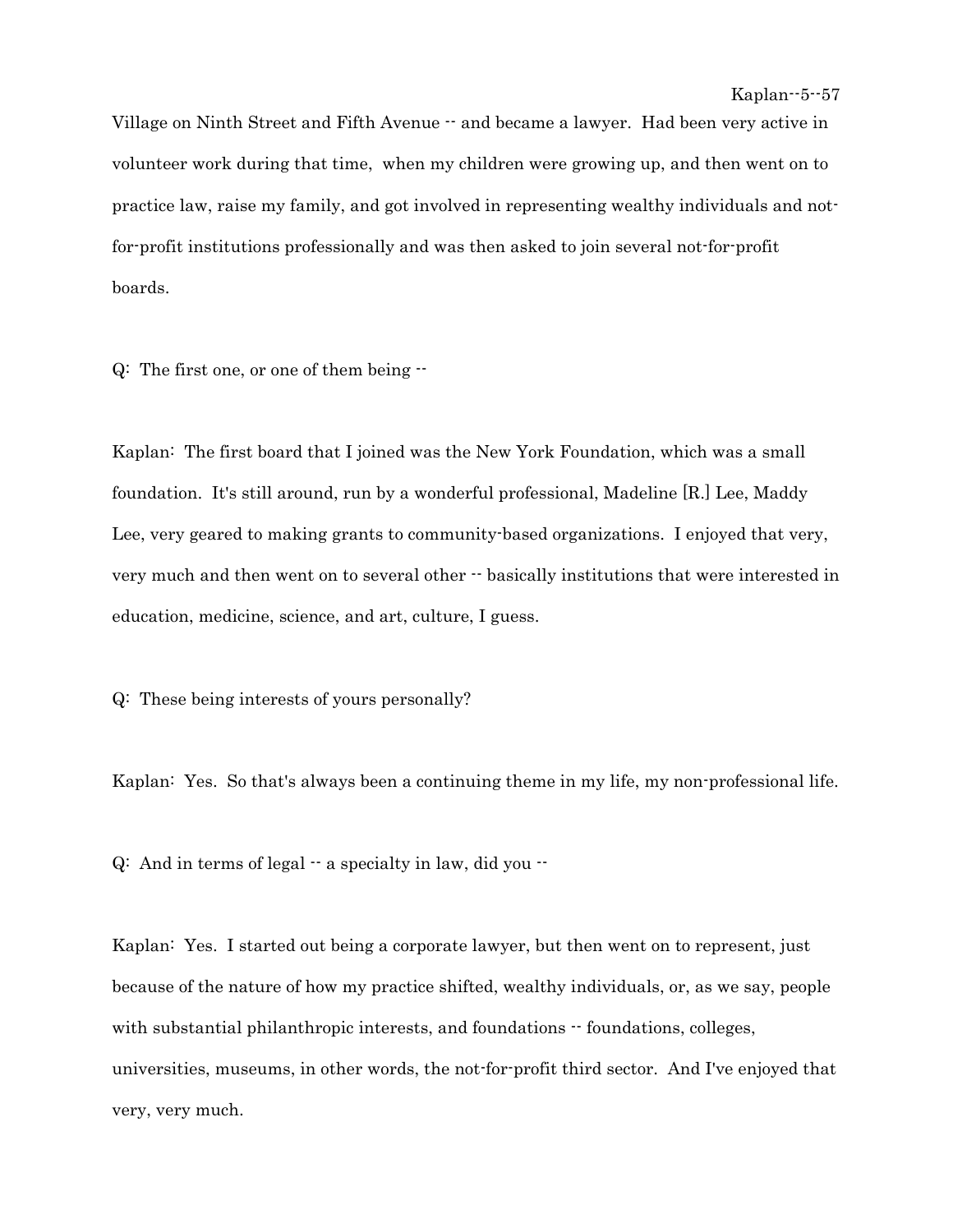Q: Well, tell me how you came to be asked to be on the board at Carnegie.

Kaplan: Well, I guess Alan Pifer was the person who really heard about me. I don't know how he heard about me. But anyway, he invited me to come in and meet with him. He called and said that he was interested in meeting me, that he had heard about me and wanted to talk about issues of common interest. I didn't realize that I was going to be asked to join the board. And I guess I joined the board in  $1979 -$  that's my recollection  $$ and went in for a meeting, a very pleasant luncheon with Alan. We sat around, we talked about the things that interested him and interested me. There was really very much of a congruent view about education and the importance of education as a tool of upward mobility for people.

He was also very interested in South Africa. I really was not. That was not something that I had had much exposure to at all. But we enjoyed each other's company, and I guess I passed whatever test he had created for himself in terms of what he was seeking, and I was subsequently asked to meet the chairman of the board, and became a member of the board. I think Bud Taylor was the chairman at that time.

Q: But Alan Pifer you did not know before?

Kaplan: No, I had not known Alan. But Alan is an interesting person and was a very interesting and creative person in terms of what he did with the foundation. It had been very much a "men-in-blue-suits" organization, lots of bankers, lawyers, and Alan set about to change the character of the board, bringing on more women, people of color, academics,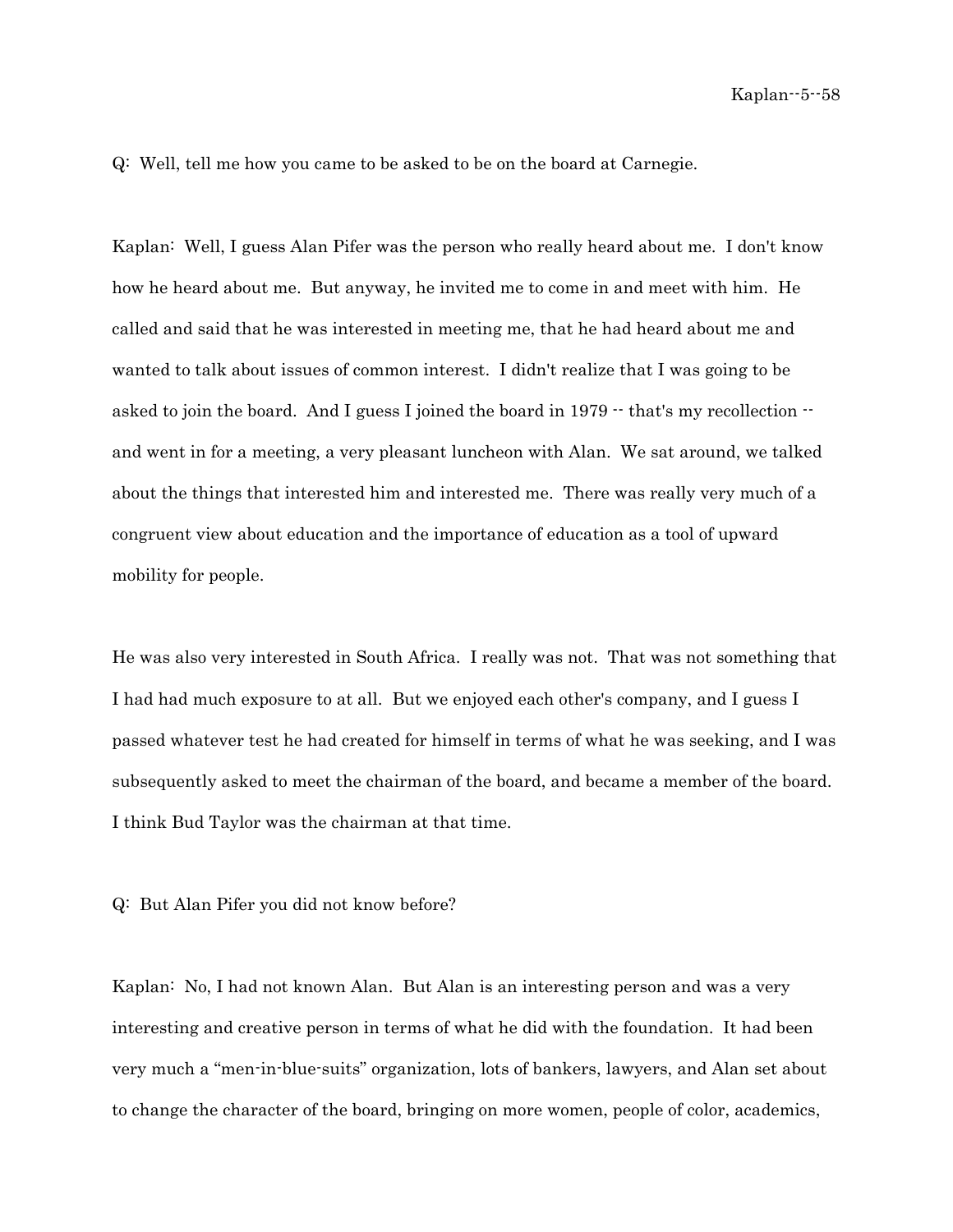non-business people, as well as the usual quotient of lawyers and some doctors, actually, some medical people. So he really changed the character of the board during those years of his administration, and by the time I joined the board, there were quite a number of women who were members of the board. He was a very powerful figure in the foundation's history, of course, as you well know.

 $Q:$  Well, by that time you already sat on a number of other boards, is that  $\cdot$ 

Kaplan: That's right. Yes.

Q: So was there any -- I mean, in retrospect, or thinking back on it, how the Carnegie board might have differed from those or in what ways it was the same  $-$ 

Kaplan: Well, I tended to be on boards  $-$  other than the New York Foundation, I basically was on boards or was a board member of institutions that were seeking money rather than granting money, and that I would think would be the major significant difference. These were not foundations. I was on the board of Barnard College. I was on the board of Mt. Sinai School of Medicine and Medical Center. So these were institutions that really were grantee types and very different operating organizations in the nonprofit world. And, of course, Carnegie was just so totally different than the New York Foundation in terms of size and scope. At that time it was one of the ten largest foundations in the country. That, of course, has changed with the new wealth that has come into our country and into our society and the creation of large philanthropic foundations now that are, many of them, family-owned, you know, the Bill Gateses of the world and Ted Turners, that sort of thing.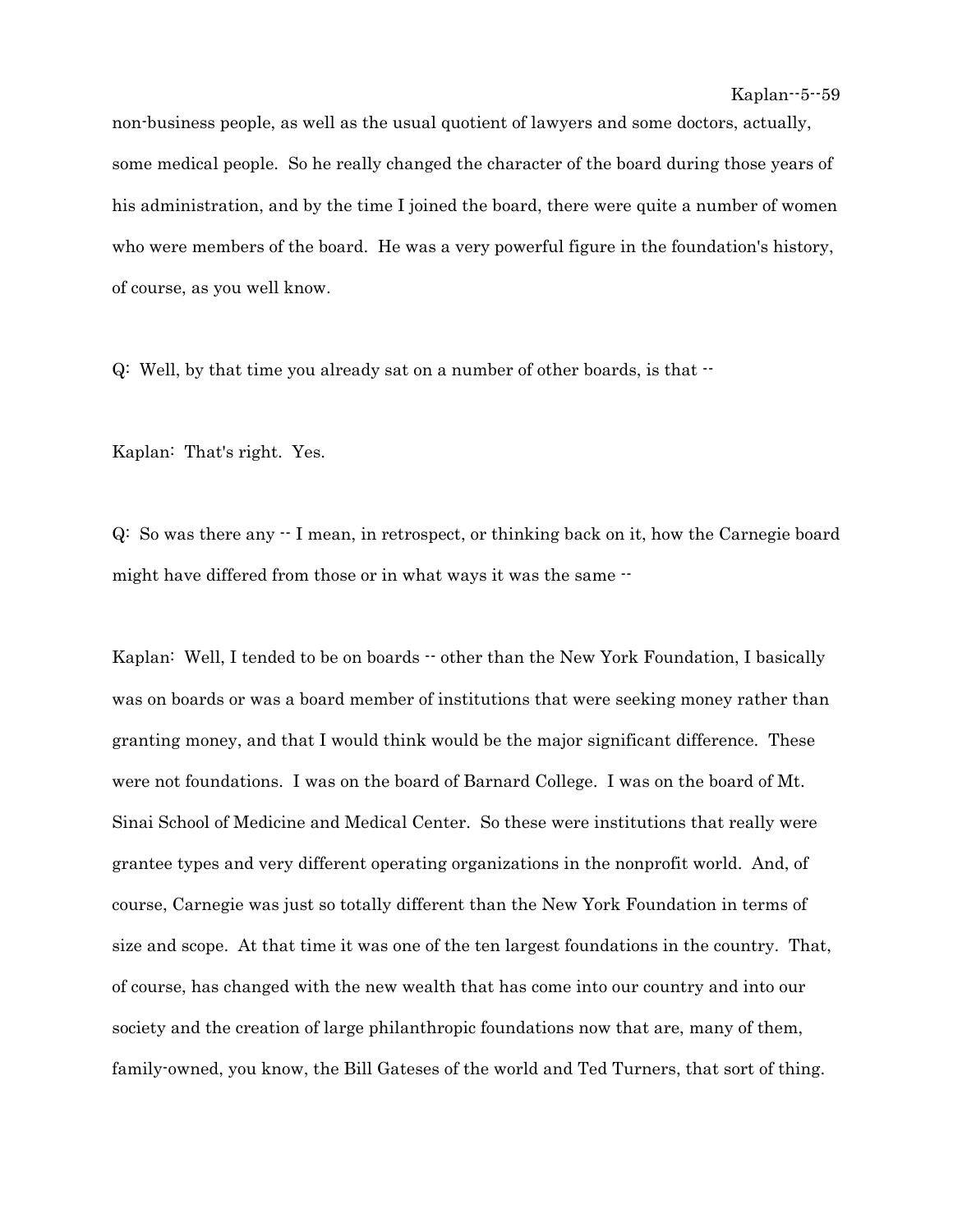Q: Well, I'm trying to sort of think this through in my own head. Maybe we can just stay on the board and the changes. So from the time you went on in '79, or I think it was maybe the beginning of '80, I guess shortly thereafter, Alan Pifer left.

Kaplan: Yes, that's right.

Q: And David Hamburg --

Kaplan: Yes. Well, David, I think, came on board, became president in 1982 --

Q: Right.

Kaplan: This is my recollection, but had been a trustee for about a year, and so we both had been trustees of the enterprise, I since '79, and I don't know whether David had come on in '80 or '81. I think I came on in December of '79, so it's really  $\cdot \cdot$  you could figure from  $\cdot \cdot$ I don't know why it was done that way, but that was the way it was done in terms of calculating it. And Alan had made it plain that he really was interested in stepping down. He had been president for many years, and he was ready to take on, I think, new things, move on. He had gotten interested in several major projects on aging and aging society, very more deeply involved in South Africa and the University of Cape Town fund, so he had certain projects that he was very much interested in, and he wanted to pursue those.

As a result, we eventually formed  $a - I$  shouldn't say we. The chairman, then-chairman Bud Taylor formed a search committee, which he asked me to chair, and we did a search. That was a very, very interesting project where you really learn a great deal more about an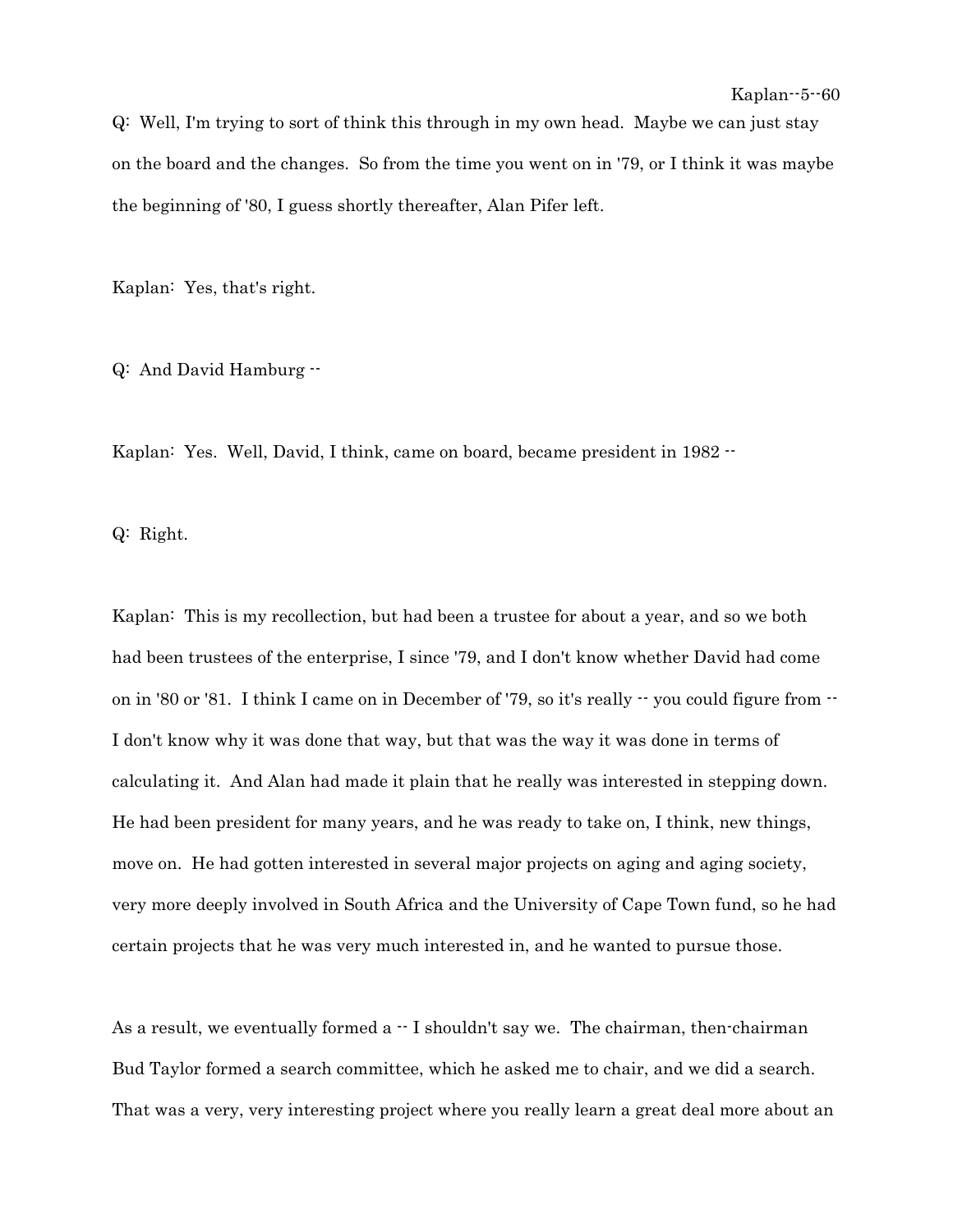organization than you could ever learn just being a member of a board. That was a very exciting opportunity.

Q: Could you give me a little bit of an idea of how that operated and how you ran it?

Kaplan: Well, it was the kind of thing where I had decided that I really wanted to do it in a very hands-on way. So what I created was  $\cdot$  Bud appointed a small group of trustees, and he himself served on the committee, and we did not use a search firm. We had a woman who was secretariat to the committee, and it worked out extremely well. We had many, many applications, hundreds and hundreds of applications, and some recommendations, and a lot of people volunteering their own services, lots and lots of interest in this very prestigious job and wonderful organization with a great history. So it wasn't difficult to have lots of outstanding people seeking the job. The difficulty was in trying to evaluate who would be the best person. And what really came out of that, I think  $-$ 

Can I stop now for a minute and just get your reaction? [Brief interruption]

Q: Helene, maybe we could back up a little bit in discussing the search for the next president, who turned out to be Dr. Hamburg. How did you, you know, the committee and the board, articulate, if it did, you know, what you were looking for in the next leader, what direction you thought the Corporation would be going in? Was that part of the process?

Kaplan: It was part of the process, but, you know, it was a situation in which Carnegie has always -- and I always say CAR-negie or Car-NEG-ie, and you'll have to forgive me. I can't remember to say Car-NEG-ie, which is the proper way.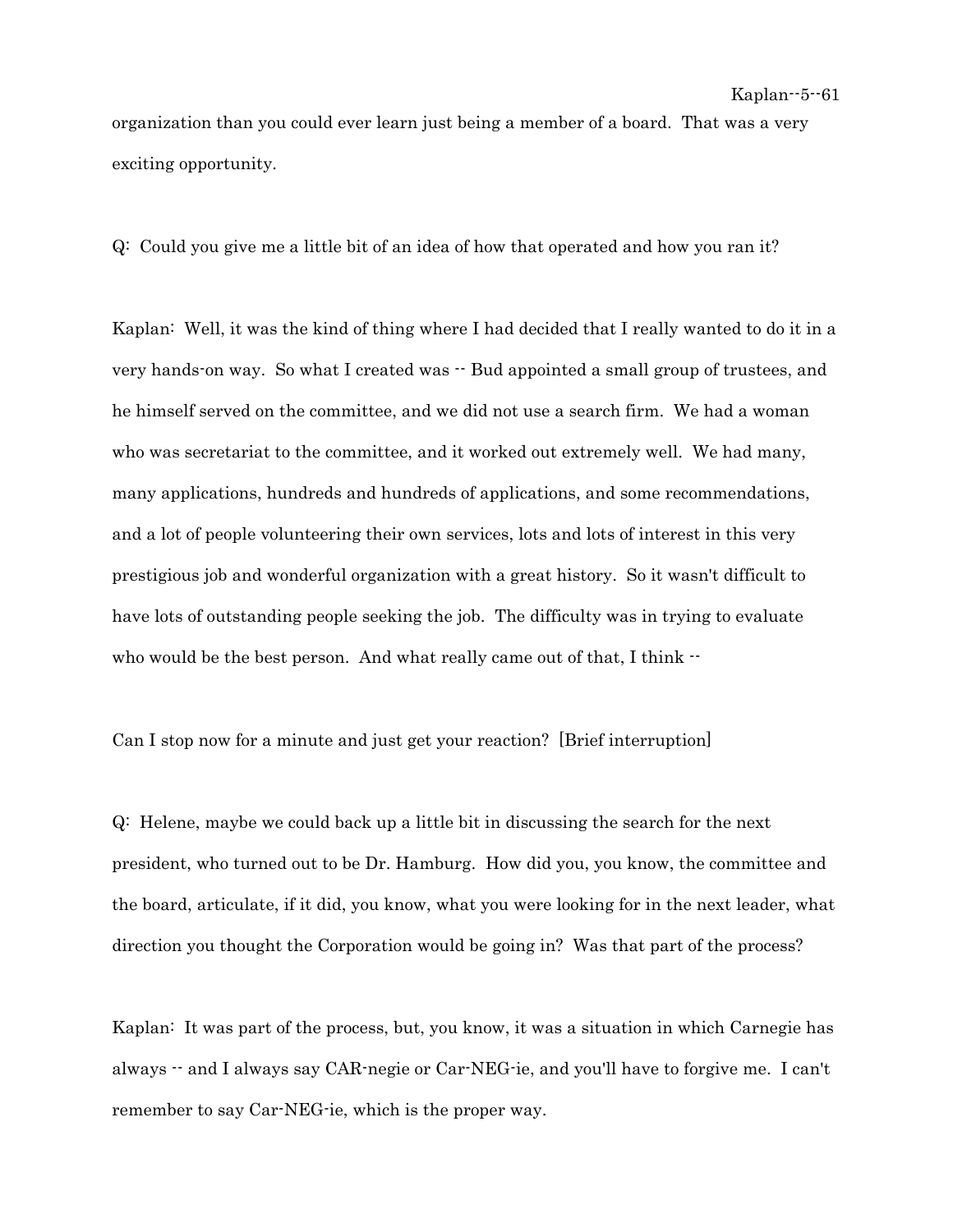It always had had a tremendous tradition in education, and that was a great emphasis from the very beginning of its founding, and this was something that had been carried on, so that I think there was an understanding among the board that, yes, we wanted to pursue education. But other than education and concern for what you might call the disadvantaged and how to teach them to catch a fish rather than throw them the fish, there wasn't really a great emphasis on "We need to do X, Y, or Z."

David actually had been chosen to serve on the committee, the search committee, and he attended the first two meetings. It was after, I think, the third meeting that I received a letter from someone who I greatly respect, a man by the name of Bill Golden, who is a great figure in New York City philanthropy, you probably have run into him from your various activities, and he said, "You might consider stopping your search, because you have someone right within your own organization who would be a wonderful successor to Alan," and he named David Hamburg.

And at that point what happened was, I suggested to David that he consider stepping down from the committee. That was sort of an interesting time, because I think David himself was very anxious about whether his views of what he wanted to do with the foundation would go well with how the board would feel about it. It would have been, and what turned out to be, a rather dramatic departure into a lot of very exciting and enormously stimulating areas, but I think at the time he was concerned that the board might not be willing to agree that this was the program. These were areas where he had spent a great deal of his own professional life involving issues of conflict resolution, the nexus between health and education, which he felt was crucially important in improving the lives of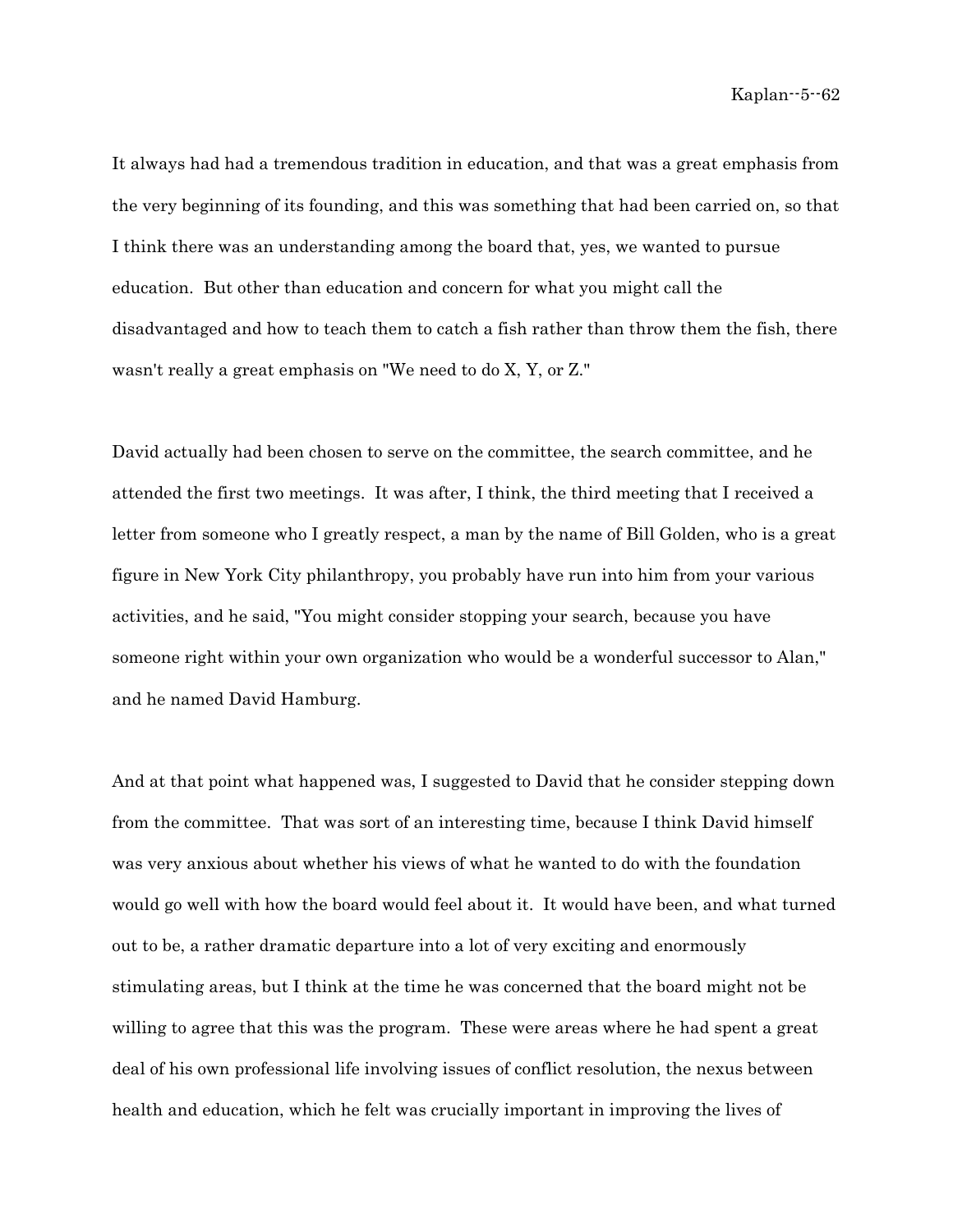disadvantaged people, and very much interested in defense issues, the then-Cold War and the kind of tension between the Soviet Union and the United States at that time. So he was very interested in what later became a program called Avoiding Nuclear War.

But I encouraged him to, nonetheless, become a candidate, because I felt that the board, and, indeed, I felt the staff, just based on discussions, we were all ready for a change in direction and the stimulation of new ideas. I had met with  $\cdot$  one of the things I did when I became the chairman of the search committee was I asked Alan if I could meet the individual trustees, as well as the individual staff members, and I met with each of the staff as well as the board members, but in particular the staff, to get their own views about where the foundation seemed to be and where it was heading and their own views about it. And it seemed to me that this was a ripe moment for someone as creative and as much of a leader as David was. So it was very exciting to have him become a candidate.

Of course, we interviewed. We went to the West Coast several times. We interviewed an enormous number of people, narrowed the field eventually down to about three candidates, of which David was one of the finalists, and it was clear, really had been clear from the beginning, that he was by far the outstanding person.

Q: And during this process I presume that the board took up the issues of where his presidency would lead?

Kaplan: Yes. Well, no question about it. And as we approached the last stages, David was invited to come in and make presentations to the board. He had what he called, and still calls to this day, "terrain maps" of the various subjects that interested him, where he sort of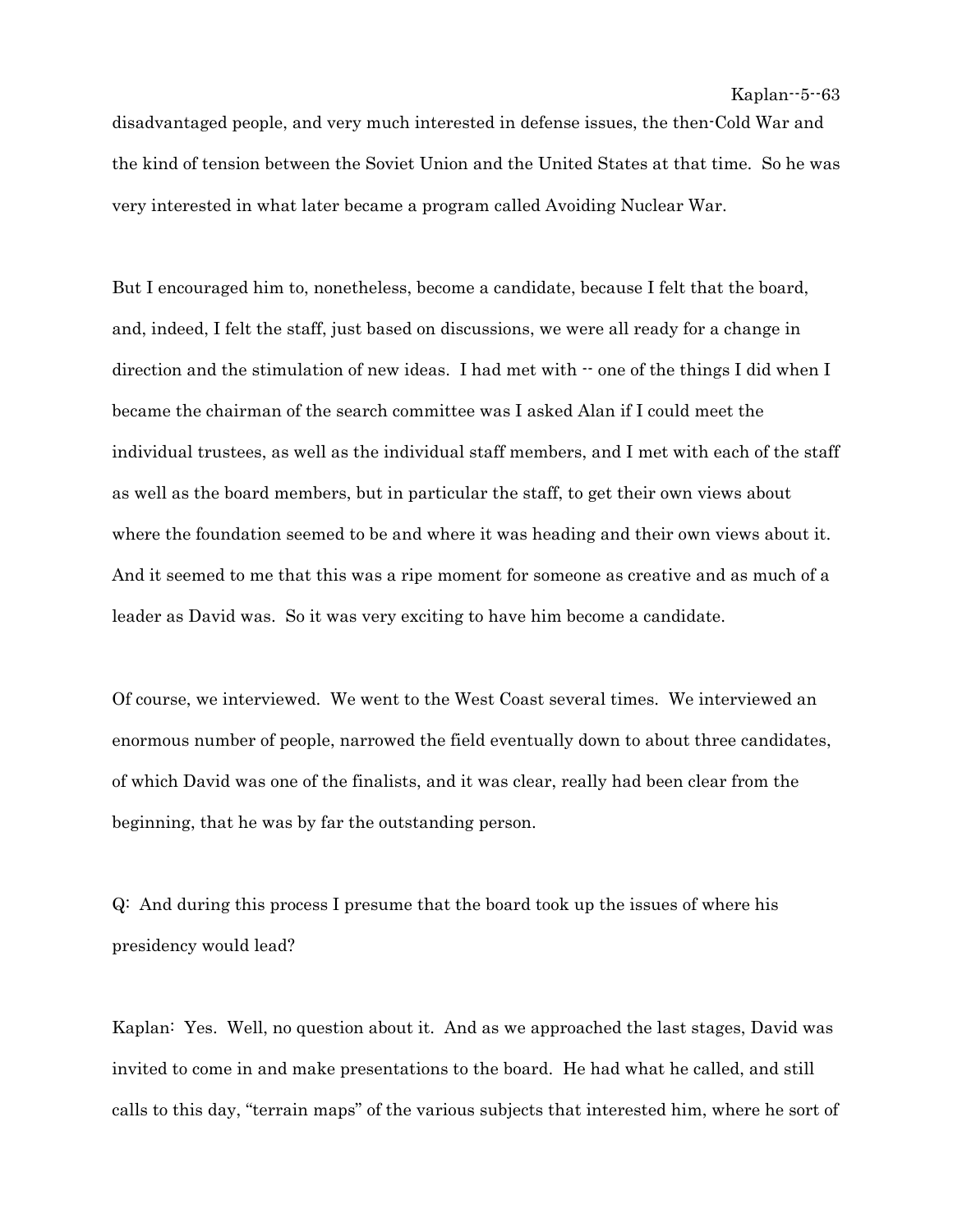plotted out how he envisaged he would approach these areas of inquiry. And he had enormous connections and relationships with all of the finest scholars throughout the country and policy-makers on these issues. So it was a process, really, of bringing the board along and educating them, and it was really wonderful to be part of that leadership that led to David's coming aboard as the president.

Q: You said before that when you took over the chairmanship, you wanted it to be a very hands-on experience. That means that you didn't use outside help in doing the search?

Kaplan: That's right, we did not, but what I had was a marvelous woman who served as sort of secretariat to the committee. You know, because you get so many applications, it becomes a rather overwhelming task to sort of do all the work and have it organized. So she took care of all the ministerial parts, but I was the one who wrote all of the letters to people to seek out names, and really did it that way and then used my contacts as well as the contacts of a lot of people on the board. We had a very good board, and they had many contacts, and we really were able to get, as I said, an enormous pool of very interested people, people who were very interested in the job.

Q: You were your own search firm.

Kaplan: In a way, yes, and it worked well. It worked very well.

Q: Just a general question about the board and changes in it over the years. I guess you've given me a little bit of a characterization about what the board was like when you joined it.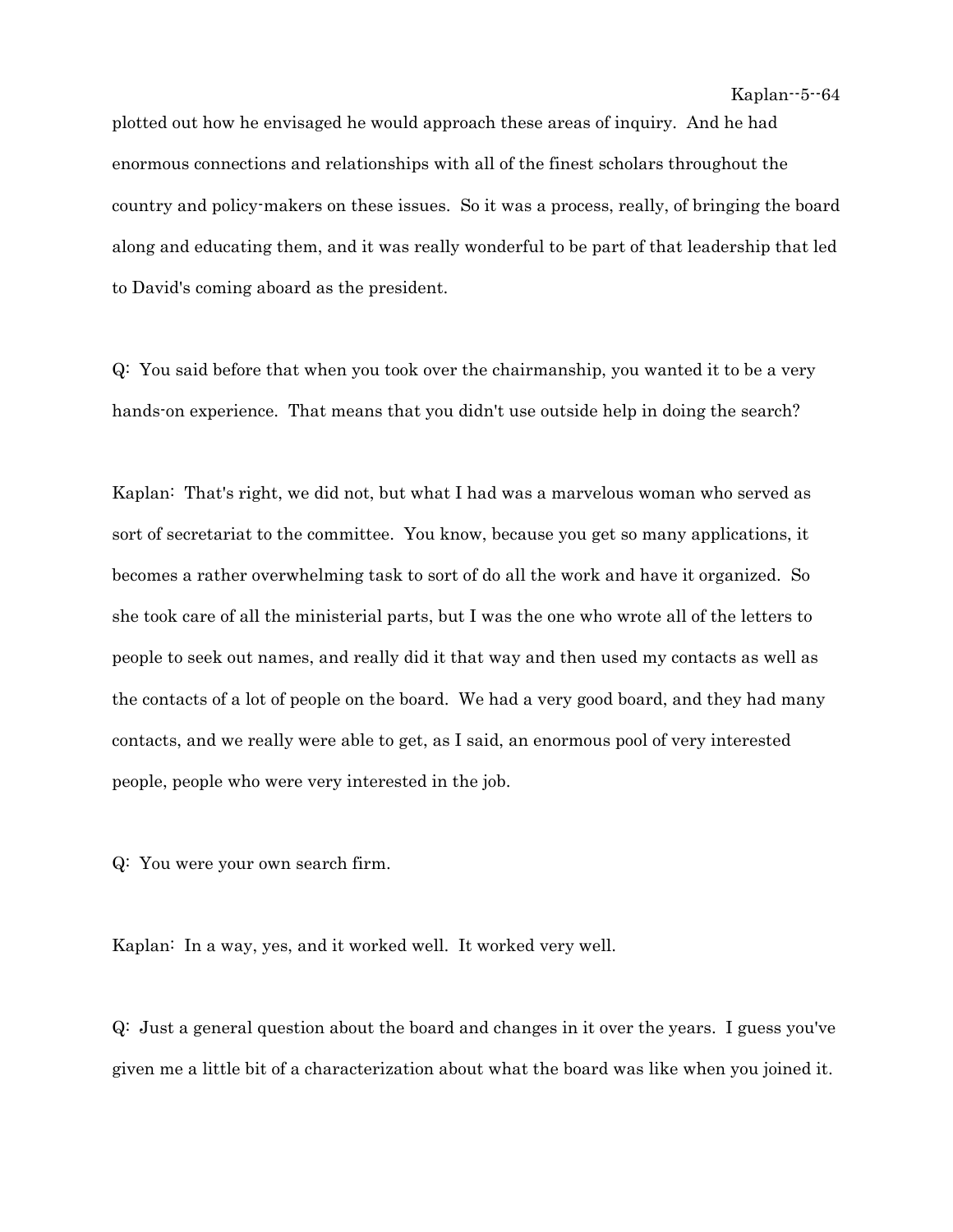How did it change over the years, especially with the change, you know, in presidents, in leadership, and then some of the subject matter that the foundation was dealing with?

Kaplan: Well, basically, as I said, Alan had made the initial changes in terms of issues of diversity, academics, and that sort of thing, and David basically built on that. David also had a real sense of wanting to have on the board people who might be thought of as representing both sides of the aisle. He was very conscious of wanting to have an impact on public policy, in effect, educating the policy-makers about how issues -- defining the issues and then presenting options to policy-makers, basically educating them, be they congressmen, senators, governors, mayors, the President, the executive branch, whatever it might be. So he was very aware that it was desirable to try to bring on people who perhaps might have party affiliations as a Democrat, but he would also balance it with having some who were Republican. So it worked out. That was one thing.

The other thing was, he believed that it was important to have people who were from the media on the board, and that was also another element, and people who had been colleagues, who he had worked with, people like Josh Lederberg, who was then the head of the Rockefeller University. So it became a much more what I would call high-profile board, and it was just a very interesting group of people who really had a breadth of exposure and knowledge and experience so that they could bring that to the board in a very constructive way as they evaluated programs and directions that we ought to be going.

And, as I say, he moved into areas such as conflict resolution, avoidance of nuclear war, health and education, as being a very important kind of nexus for the development of children, and gradually began looking at the various developmental stages of children and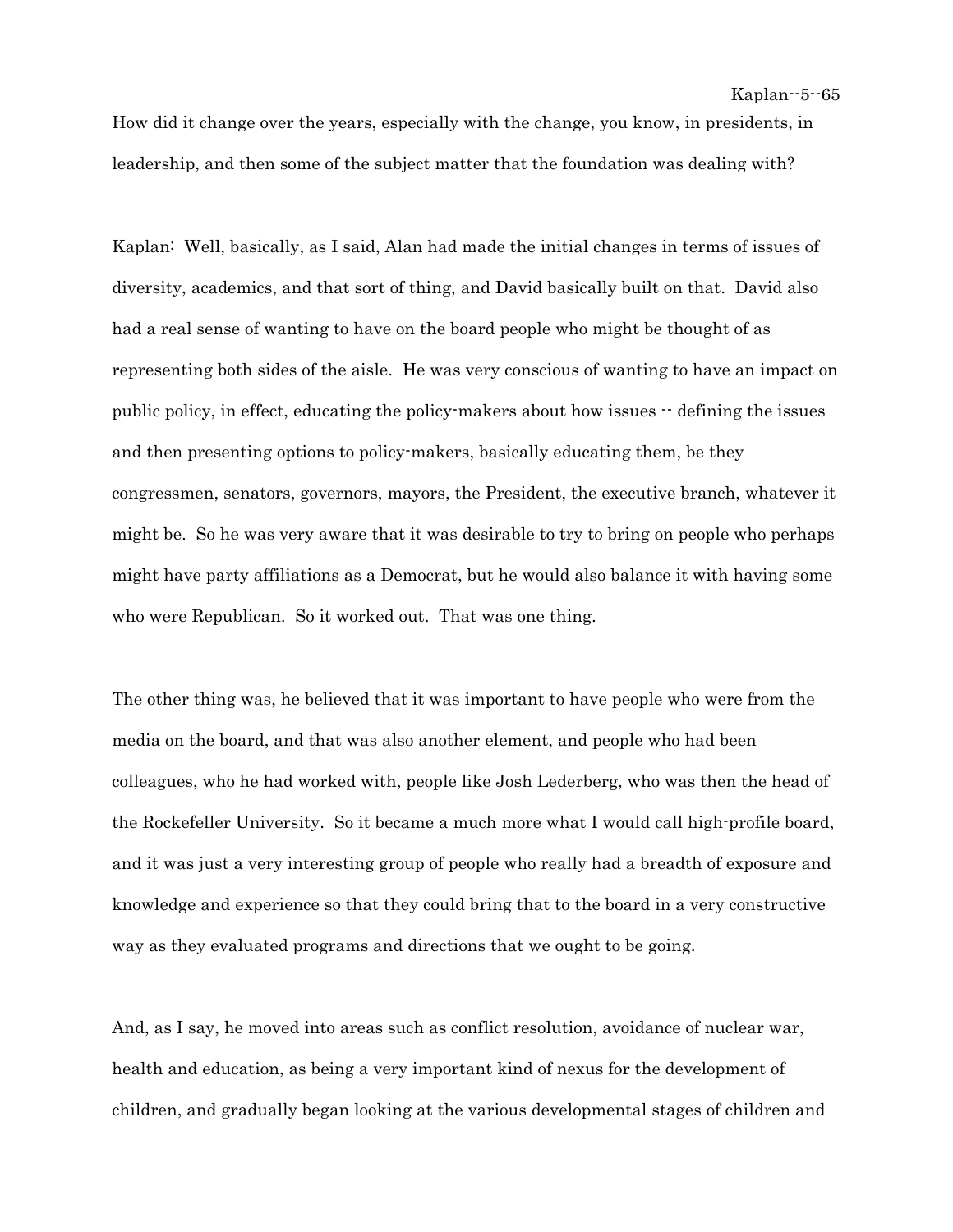youth, starting with adolescence and sort of working backwards then to the pre-teen years and then sort of the middle-school years, and finally zero to three. So he really covered the whole developmental spectrum over the years of early childhood and later childhood development. We also had a program on South Africa and Africa as well, but primarily South Africa.

Q: In terms of the way Alan Pifer related to the board and then David Hamburg did, any similarities, differences, you could point to?

Kaplan: Hard to really make any clear distinctions. Both were forthcoming. Both were very, very engaged with the subject matter, although each had a very different agenda in terms of the subject matter. Alan was more reserved in some ways than David and also more formal in the presentations, but basically they approached it, I think, pretty much the same way.

Alan, in bringing on academics, really permitted and developed  $\cdot$ -and it was encouraged, later by David as well-- people who really knew something about the particular area. It might be women and development, or maternal and child health care, to feel free to really engage in the discussion about these subjects. So I think it was pretty much the same, although certainly the subject matter changed quite dramatically.

Q: As a board, would you say it's particularly engaged? You know, I mean, some boards really are policy-makers. Other boards are not.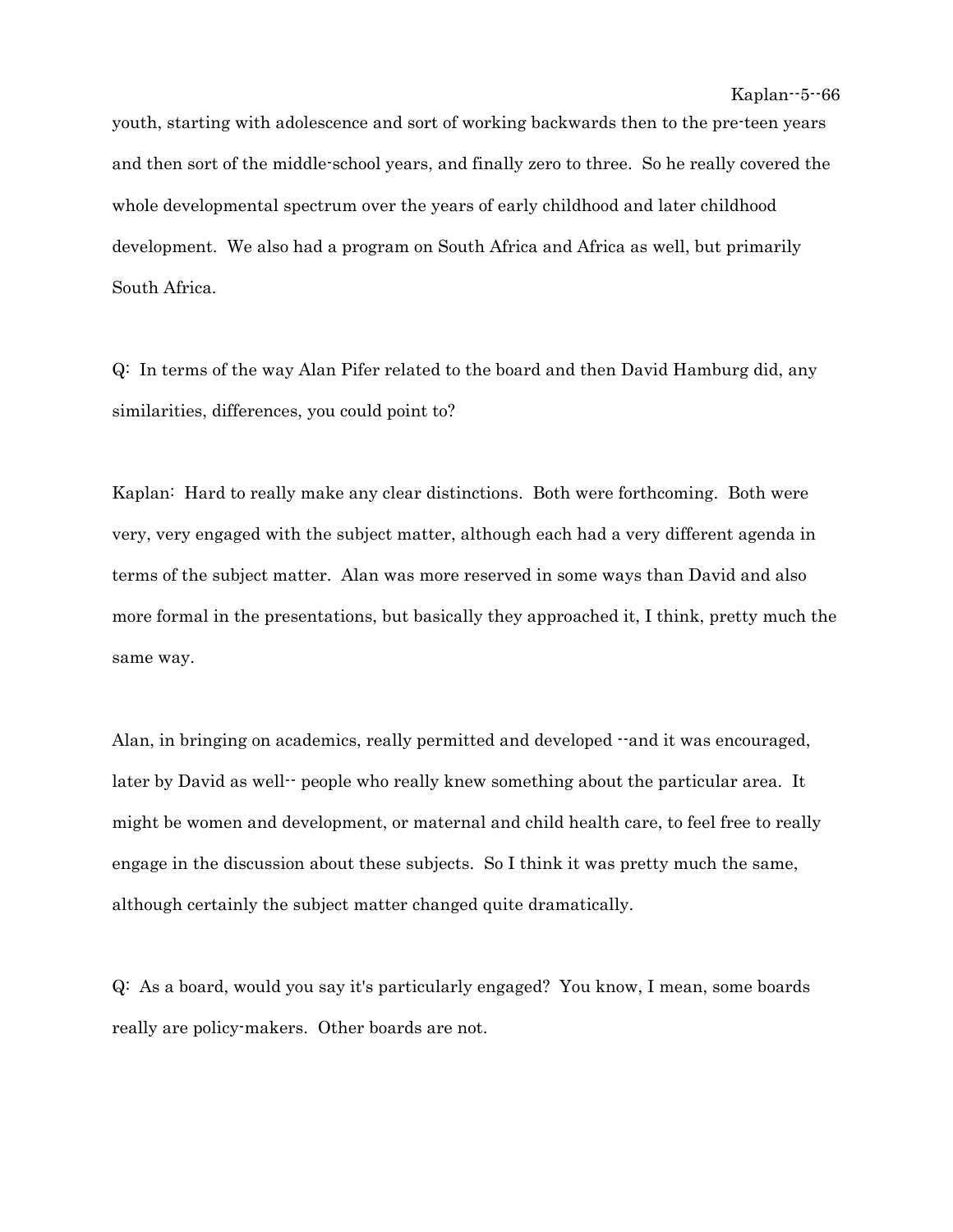Kaplan: Well, I remember reading a book by Bill [William G.] Bowen on governance and how boards function, and he had a great line which I thought really said it all. It was something like, "Board members spend most of their time being bored except for the occasional time when they're terrified." But that really was not the case in my years as a trustee of Carnegie under David. I had very few years with Alan. He was really sort of getting ready to leave. But with David and now certainly with Gregorian, with Vartan, it's a very engaged kind of board, very much involved in the subject matter. For instance, with David we had Jim [James D.] Watkins, Admiral Watkins, who later went on to serve as Secretary of Energy and had many other distinguished roles in government. We now have [Senator] Sam Nunn on the board. He's someone who David brought on. People who knew a lot about defense, who knew a lot about U.S.-Soviet relations, now U.S.-former Soviet Union relationships, and people who were involved with issues such as sociological issues on the disadvantaged, people like Peggy Rosenheim, who had been the dean of the School of Social Work [School of Social Service Administration] at the University of Chicago.

So, I mean, there were loads and loads of people who had a lot to bring to the table and wanted to be involved and engaged, and I think it was  $\cdot$  I can say that both now and in the past, it's been an engaged and committed board. You need all the members of the orchestra, so to speak, in a board, so there may have been some who were more involved than others. That's always the case.

Q: You were vice chairman of the board for a while.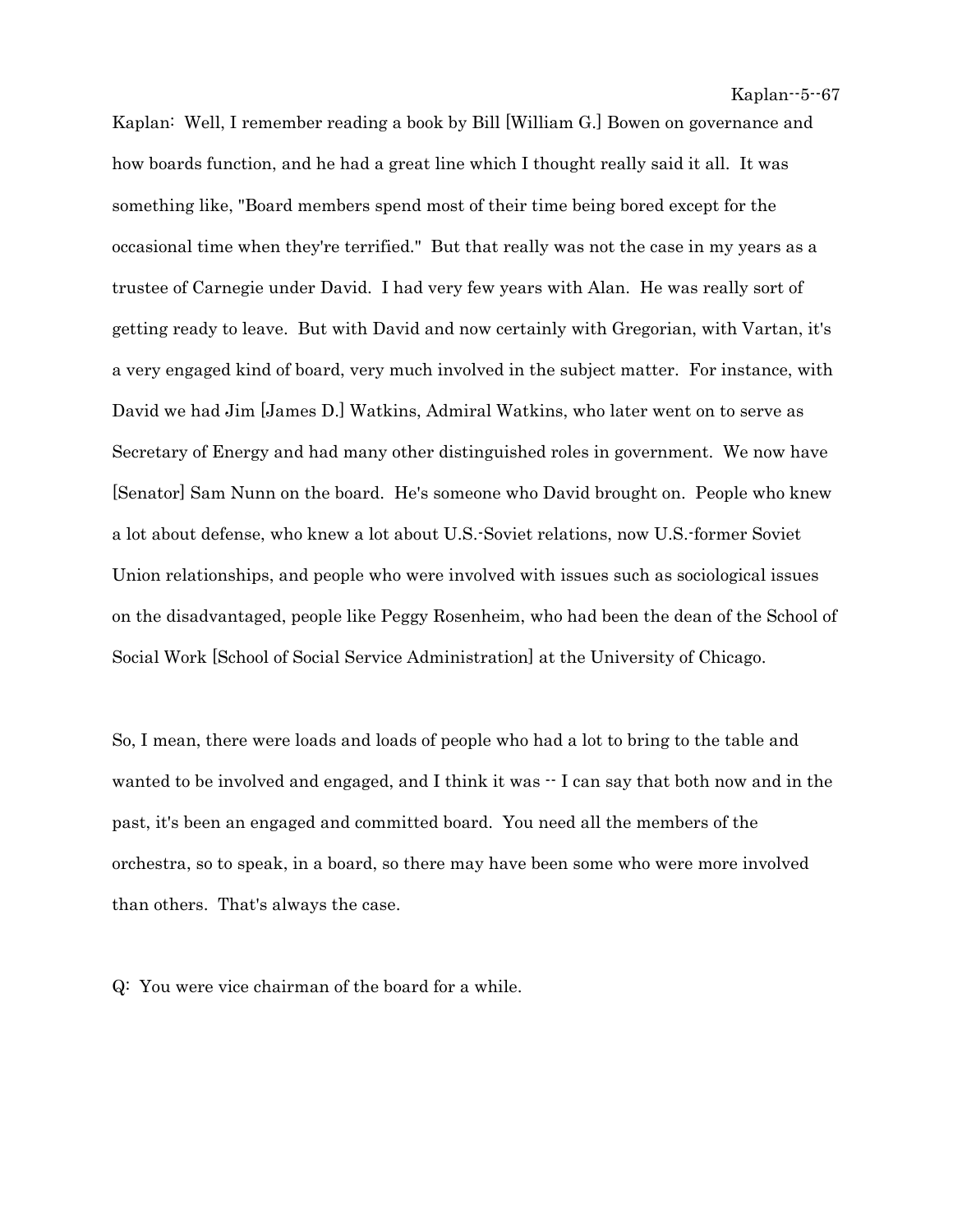Kaplan: Yes. In the early years of my tenure at Carnegie, I was vice chairman and then became chairman, served as chairman, and then retired, I think, in 1990, and then was invited back to join the board again in 1993.

Q: Which was a first.

Kaplan: Yes, it was, and I was also the first woman to be the chairman of a major private foundation. The only other one was, I think, Doris Duke Foundation, but that was headed by Doris Duke, so it was really sort of a family foundation. So it was really a great honor, and I've really enjoyed it enormously, and I'm back now being a vice chairman again. [Laughter] So it's been an interesting ride. I'm in my second term at Carnegie at this point.

Q: Is it different?

## [END TAPE ONE, SIDE ONE, BEGIN TAPE ONE, SIDE TWO]

 $Q: -$  you know, doing things that ordinarily grantees might have done in the past. So maybe you could just talk a little bit about how that evolved and what your feeling about it is.

Kaplan: Well, it's not unusual, I think, for large foundations to have a commission, occasionally, on a particular subject, of prominent people who may examine a particular area, such as years ago there was a Commission on Higher Education, a Carnegie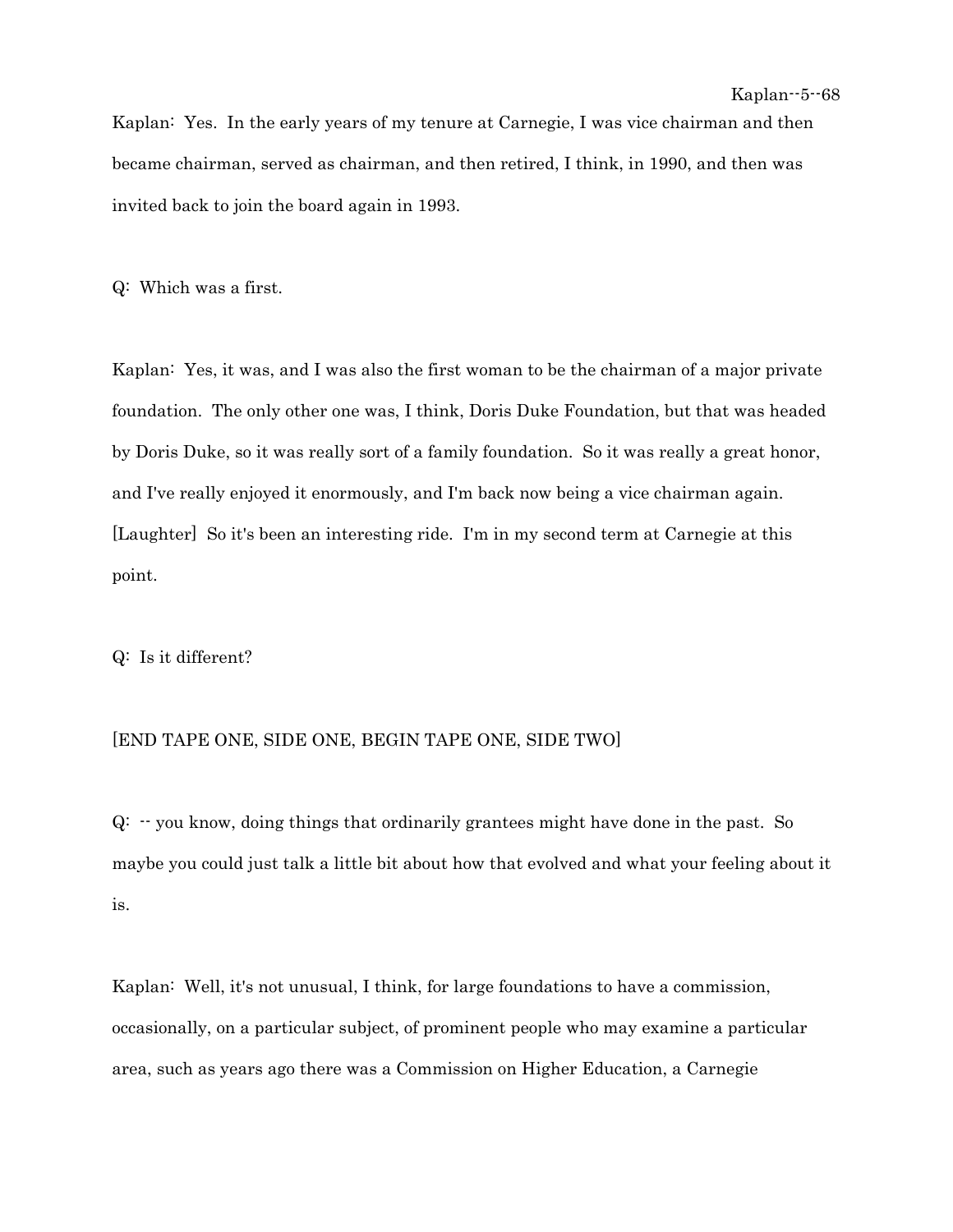Commission on Higher Education, and there was a Carnegie Commission on Television -- Public Television Broadcasting.

David Hamburg really escalated, or enhanced, that aspect of our programmatic activities so that there were certain  $\cdot \cdot$  David came to the job with a huge agenda of what he wanted to accomplish, and so what happened was that he set about doing it in a very effective and proactive way, and he really had a kind of road map of where he was going. It might have changed from time to time, but basically you could say that he had a strategic plan of where he wanted to go, and a vision. And it was really his vision that I think captivated the board and really was enormously powerful as a producer of exciting activities for the foundation.

One of the means that he used very effectively because of this incredible network that he had was, in fact, the use of more commissions, task forces, councils, whatever they might be, which were basically organizations that ran within the foundation, were staffed by foundation people, Carnegie people, and which had on them as members of their boards of directors or advisory councils, or whatever, task forces, whatever the title might be, trustees from the foundation. It was extraordinarily effective as a way of getting things mobilized and done in a very efficient and exciting way. It permitted Carnegie to really not only produce the results, but then also to take it the next step and disseminate it and really have a whole campaign around it, introduce it to the policy-makers and so on. So it worked very, very well.

What that did, on the other hand was, you know, these things, there are always two sides to these wonderful kinds of interventions. What it meant was that there was less money available for grantees, outside grantees, grantee organizations, organizations that had been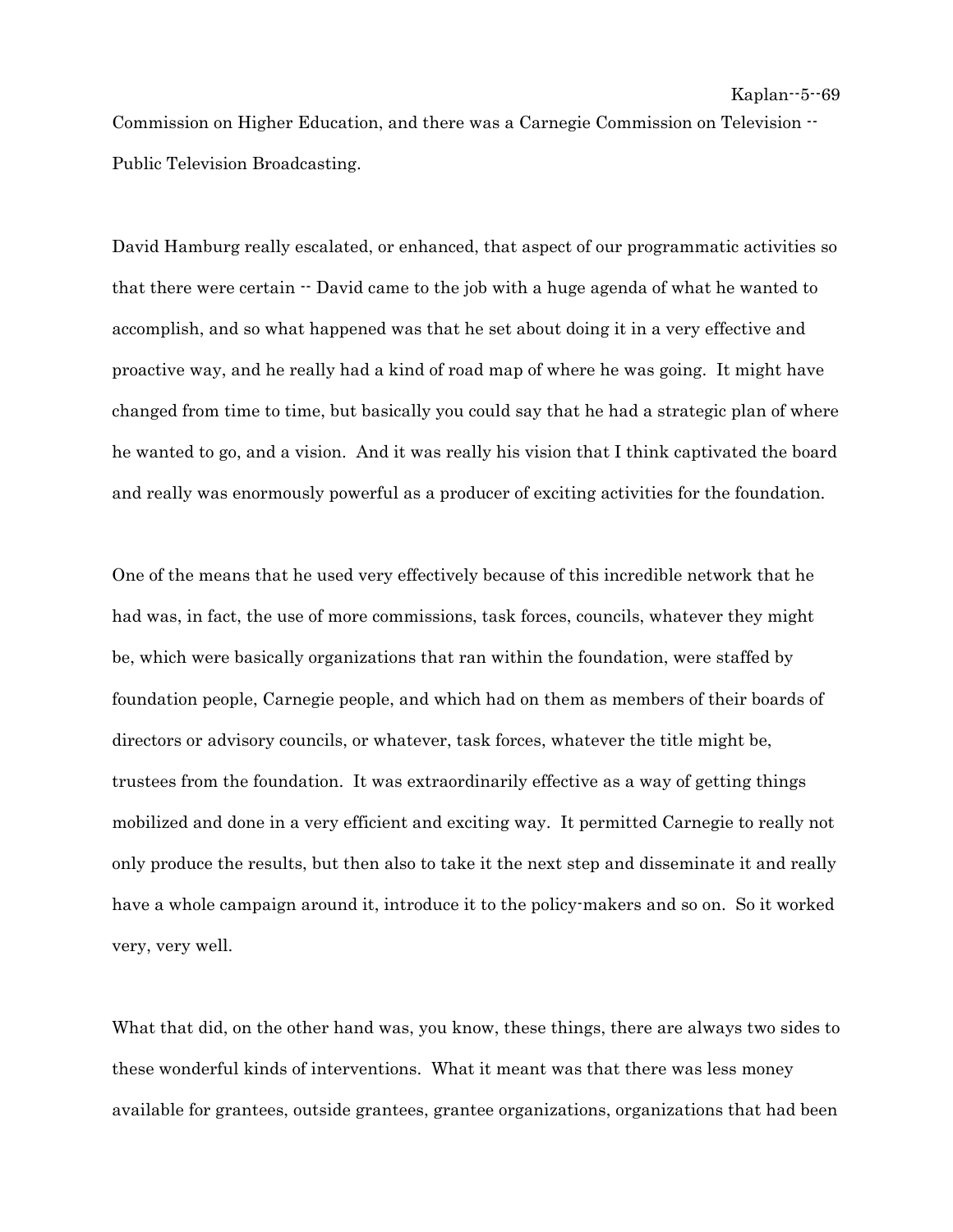really around for a long time in a particular field, and so that I think that there was a certain amount of tension in the grantee community about that.

On the other hand, the endowment grew at such an enormous pace during those years that the funding was really available to do both, so that we did do both. We did not just do those kinds of in-house activities, but it became a bit skewed in the sense that that was sort of the feeling among some of the people looking inside, looking from outside to within, and I think that there was a sense that we had perhaps done too much in that type of activity. I think it's gradually moved back to a much more sort of what I would call centrist position.

Q: And you expect that to continue under Gregorian in that way?

Kaplan: I think so. I think Greg is  $\cdot \cdot$  but again, I'm sure that we will end up with a certain number of  $\cdot$  when a crucial issue comes up and if Greg feels that the way he needs to bring attention to it or something is in the creation of a commission or something of that kind, he will go ahead and won't hesitate to do so. But that's something that, really, the board has a role in deciding, and it's something that gets brought to the board for attention, scrutiny, and eventual approval and that kind of thing.

Q: What about, you know, in that kind of an operation, the evaluative process? How does that -- how does that work?

Kaplan: Well, in the beginning years of when I was chairman, we had quite an extensive  $\cdot$ first of all, evaluation of individual projects is always ongoing. It may not be brought always to the attention of the board on a routine basis, but responsible program officers,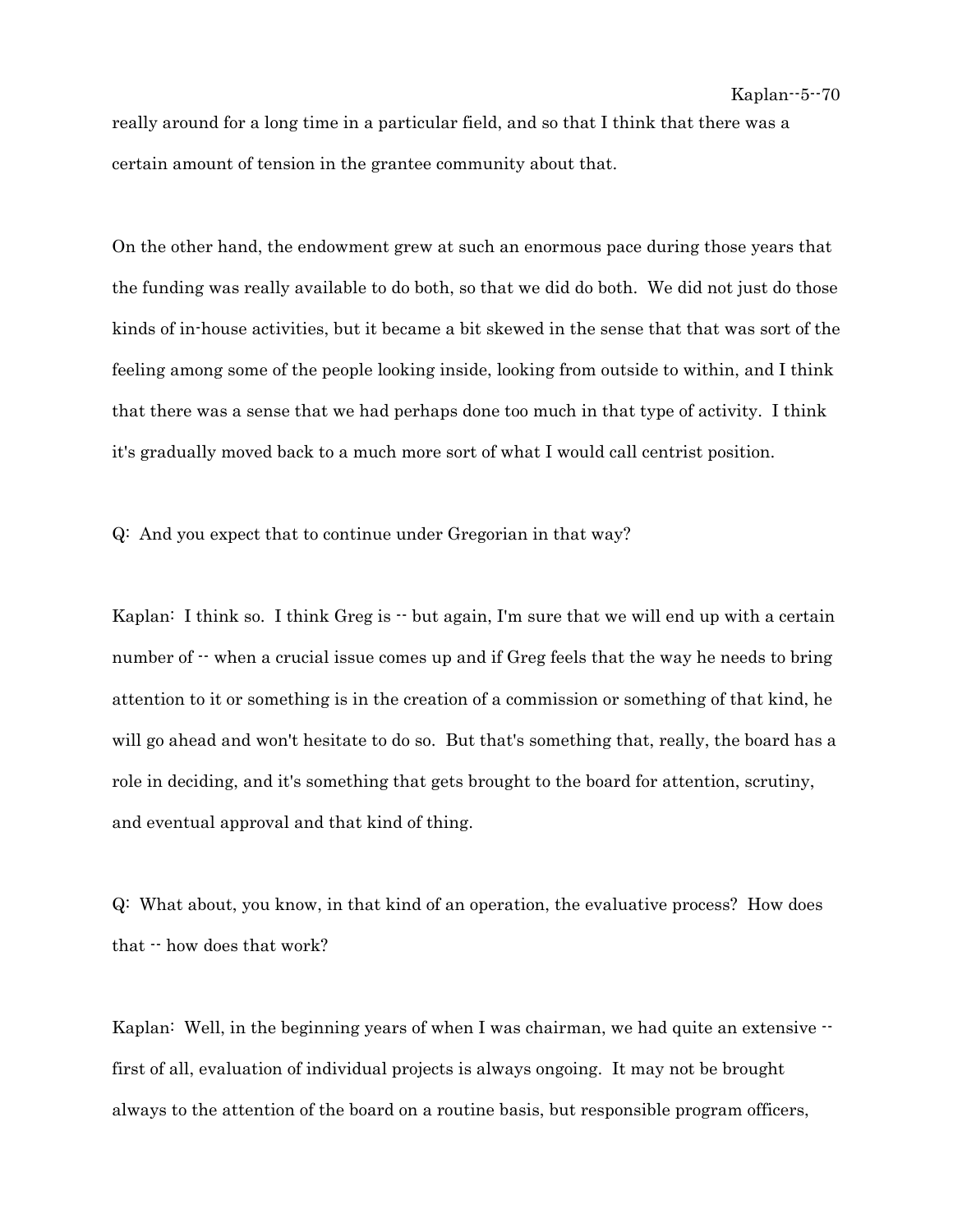heads of the education area or the Avoidance of Nuclear War effort, or whatever it might be, would always bring in outside consultants to evaluate programs. And from time to time we would have, maybe once a year or twice a year, or even occasionally, very often it would be as part of a meeting, we would have a group of people come in to talk about the program and how it was doing and what might be done. Sometimes those were independent evaluators. Sometimes they were grantees who would come in and talk about their activities. So it was sort of a mixed bag in that sense.

Q: What happens when you're forced to, you know, being -- when you're forced to evaluate yourself? Because it's a different, you know, it's a different --

Kaplan: Well, then I think your  $\cdot$  I didn't mean to cut you off, but I think what happens then is that you are really looking to impact and outside indicators of success or failure. For instance, in some of our education activities, some of our education programs where we did create commissions and that sort of activity, or councils, or the Council on Adolescent Development might be a good example, the publication of lots of reports, the interaction with prominent members of Congress, the impact on NIH and the grants that were made in collaboration with NIH or the Institute of Medicine all seemed to validate that this was working extremely well.

For example, we also had quite a lot of activity involving science and technology, and we had a Commission on Science, Technology and Government Decision-making, and we had a lot of people who served on that commission who were both outsiders as well as members of the board. Some of the board people were people like Admiral Watkins, who really knew a lot about how government works, and he was an enormously contributing and contributive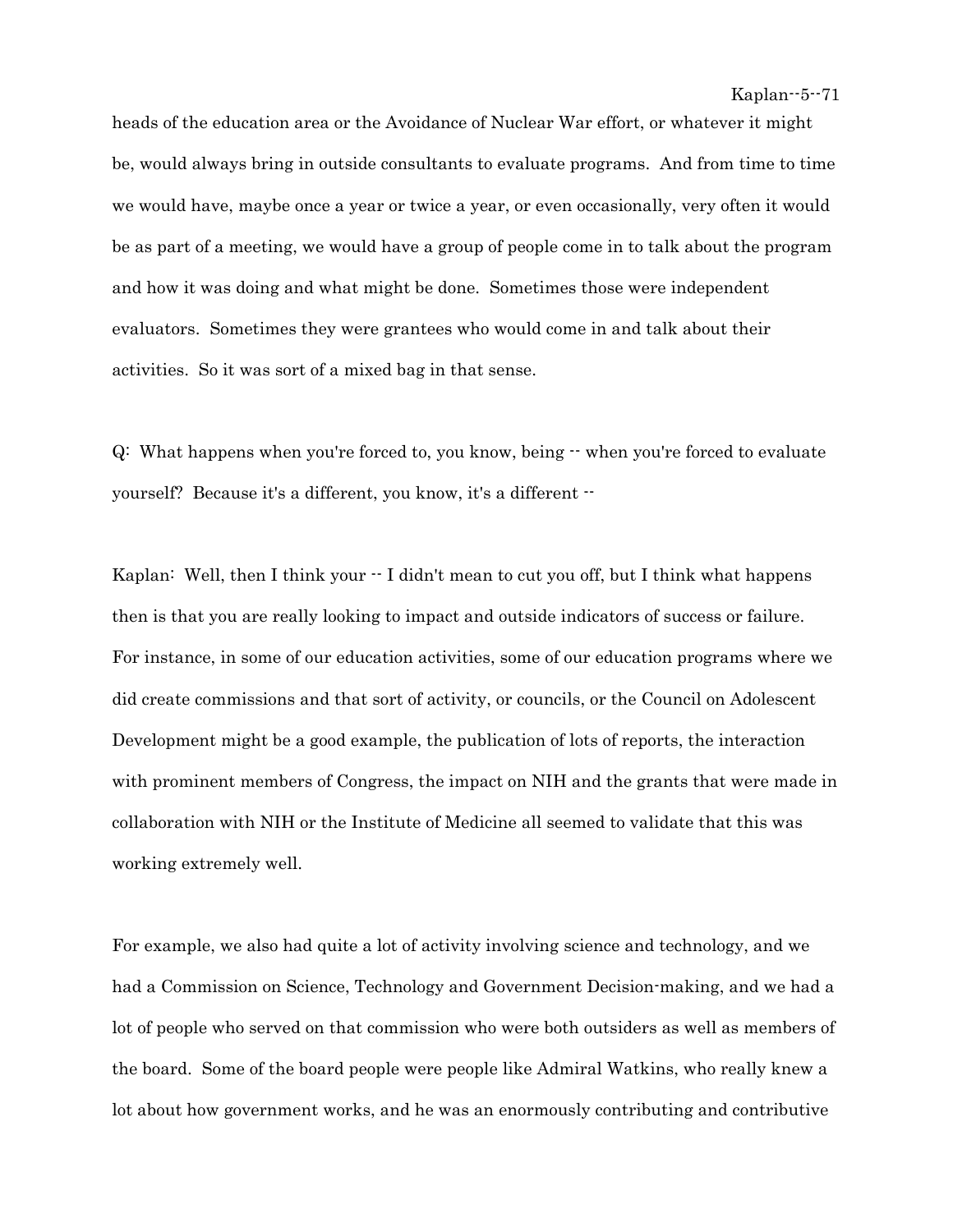member to the enterprise. But I think that the outsiders who served were very, very knowledgeable and were very aware of what impact, if any, we were having.

A great example is a project that we had on science advisors and convening science advisors. We never really realized that the science advisors of the G7 countries had never met as a group, and one of the initiatives that we undertook was to bring them together. That is ongoing to this day and still continues. They meet, I believe it's once or twice a year, and the history of that is available in the documents that came out of that Carnegie Commission on Science, Technology and Government.

Another one was the one that I headed, a task force on judicial and regulatory decisionmaking, and there again, we had a great impact. There was a very important scientific case that came up in the Supreme Court involving  $\cdot \cdot$  it was called the *Daubert* case, for short, and basically what this did was change the way in which science is approached by judges and what the judge's role is in examining expert witnesses. It has really had an enormously positive impact on the whole question of what has been called junk science and has greatly improved the quality of judicial decision-making. So there are many, many instances I could give you where you actually saw the results in terms of the products produced and how they were used effectively in making changes. [Brief interruption]

Q: Okay. Now I'm going to go back to this other question Mary Marshall [Clark] had, if I understood it. I think she was wanting to know about, as a board member, and I guess this is all within the sort of larger picture of governance, there are things that you can and can't do?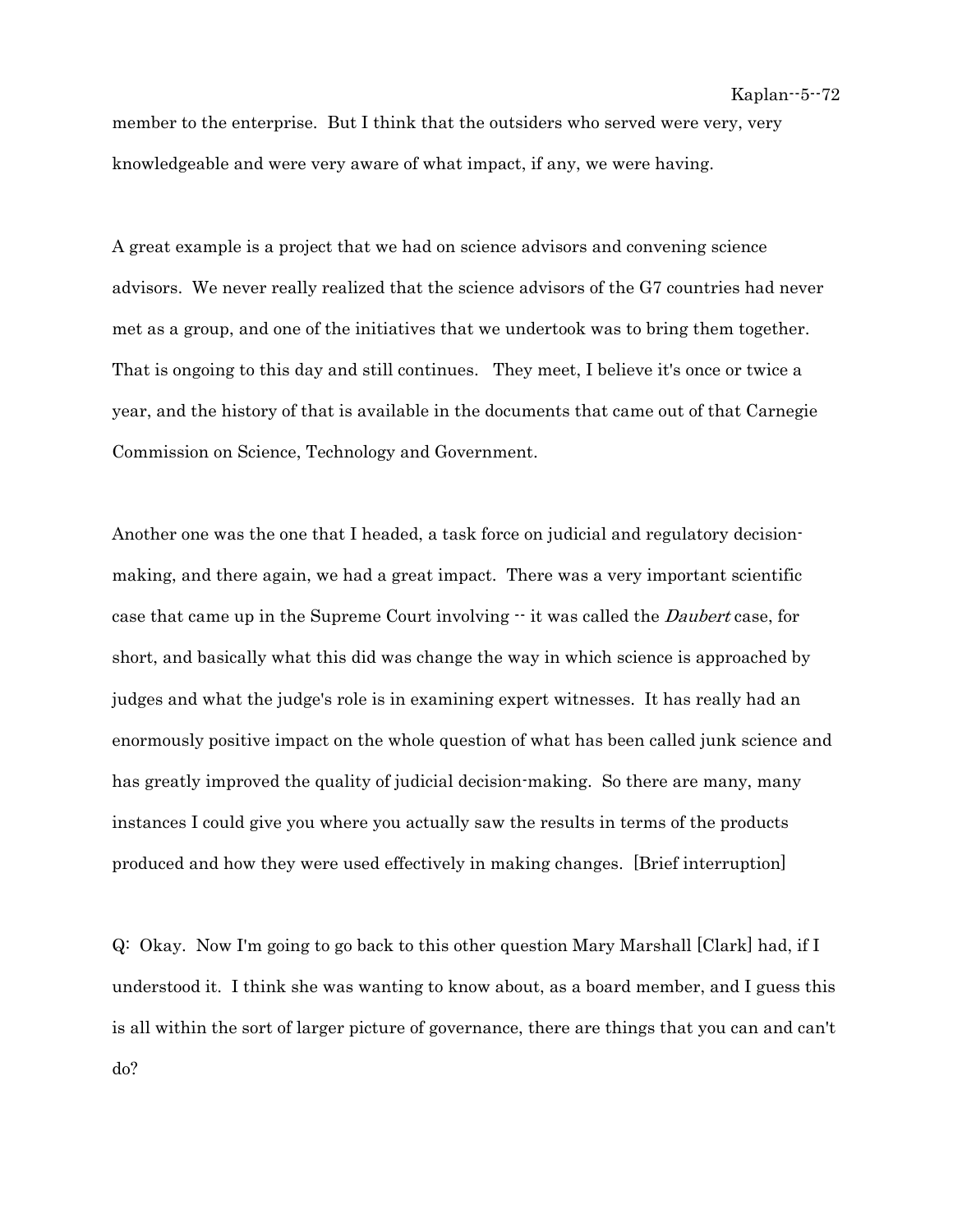Kaplan: Well, that you should or shouldn't do.

## Q: Okay. [Laughter]

Kaplan: Rather than can or can't, I guess I'd put it that way. It really is, you know, it's the issue of -- the usual story is that trustees make policy and leave the management to management, but then you get to the question of, well  $-$  and I believe that. In other words, there is a line, there is a difference between being a director, an outside director or an outside trustee, and being an inside member of the management team. Basically what that means is that one has to, as an outside trustee or trustee of an enterprise like Carnegie, you have to be sensible and use judgment in approaching staff members, whether you don't want to pressure them to fund some grant of a friend of yours or something that you really believe is going to save the world but in fact  $-$  and whether it can or not, it's really not appropriate to sort of cross that line, nor is it appropriate necessarily to delve and ask questions of management about the way the place is run.

And on the other hand, it requires a certain amount of self-restraint on the part of management, so that if you are having lunch with a program officer and you're talking about an issue  $\cdot$  not an issue, but a subject that's of interest to both of you  $\cdot$  not to lead the outside director or trustee into an area of personalities of individuals within the organization. So I guess it's sort of walking a fine line.

I've always sort of adopted the position in my role as a director or trustee that if I want to talk to someone on the staff, I usually, just out of courtesy, will call the president and CEO and say, "You know, I'd love to have lunch with John Jones. Is this all right with you?" and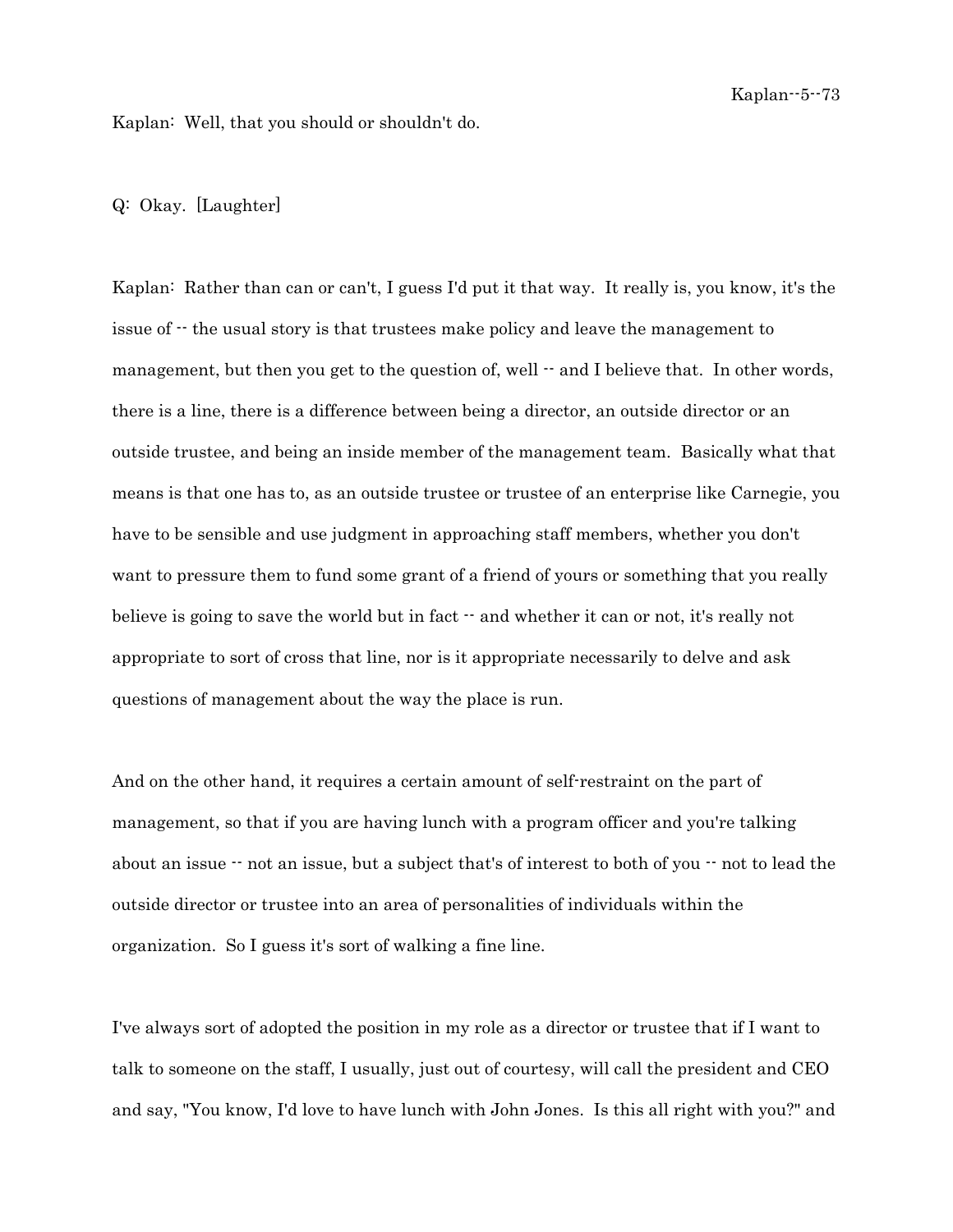I've never yet, in any of my experiences, been told, "No, you can't do it." And I've always enjoyed it and made friendships and gotten to know people and learned a great deal from that kind of encounter.

So that -- I guess another way to get more deeply engaged is something that Vartan Gregorian has done in this recent change where he has established subcommittees of the board, each of which has a responsibility for a particular division or program. So we have a division on democracy, we have one on development of less developed countries, we have one on higher education and, in particular, teacher training. I mean, those sorts --

And then whatever issue there might be, the board has been divided up into four program areas, and each person has two programs where you participate in the sort of pre-board meeting with the staff on the particular issues, and you really get into a kind of in-depth analysis of what's happening in those programs. I guess Greg's theory is he will be doing that, you'll serve for two years on two committees, and then everyone will switch, so that by the end of four years you will have served on all four committees of the program, of the entire program. And that's worked out, I think. We've had several such meetings, and they're very productive and very good.

But the whole issue of self-evaluation, of evaluation or assessment of success of foundations and their programs, I think, is a very, very difficult one because there's not the kind of accountability in a not-for-profit organization that you find in a for-profit. There's no bottom line, and you're not there to make a profit or to worry necessarily about the numbers, the revenues that are coming in. You don't have a constituency. I mean, if you're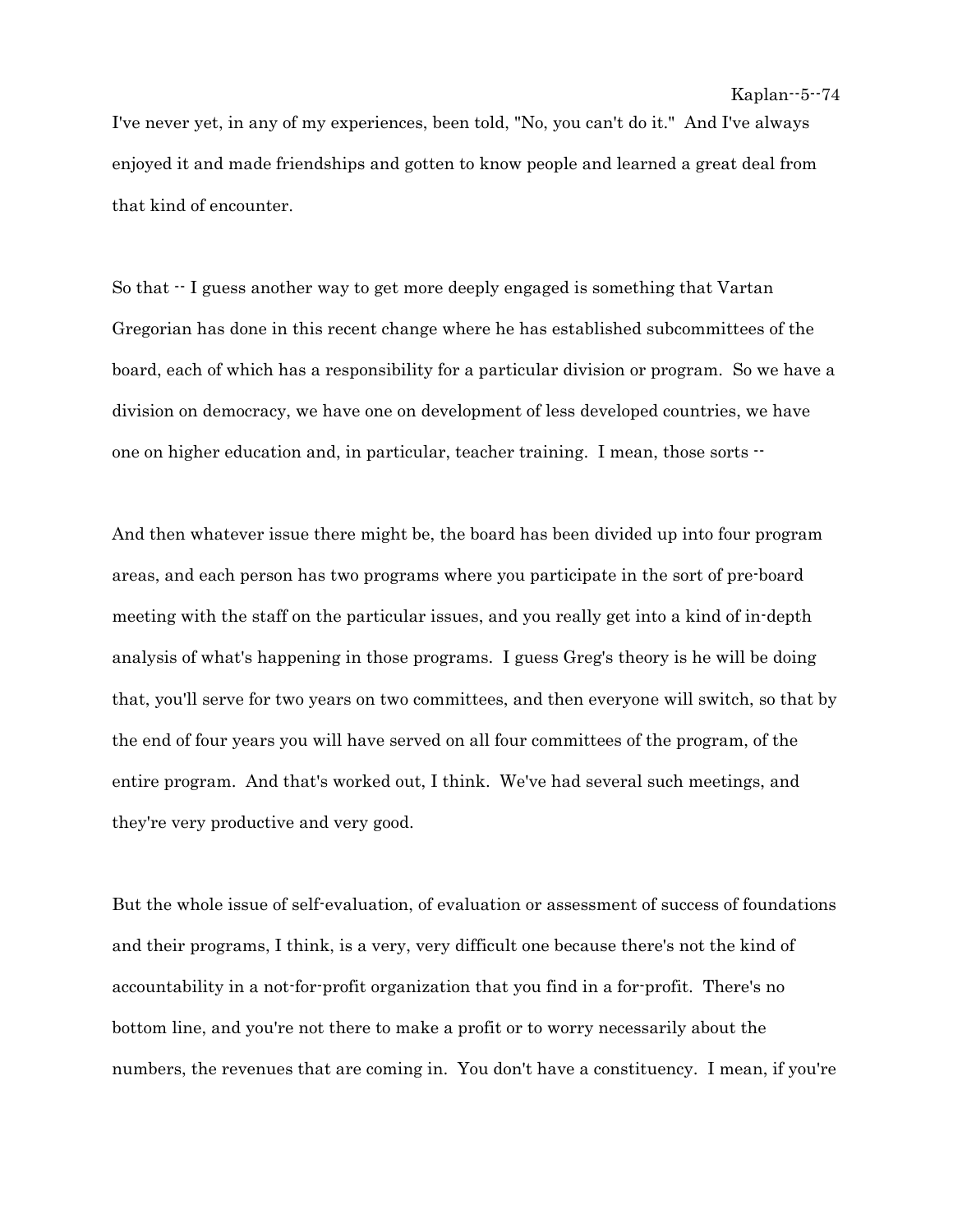a university, you have to worry about the alumni and the students and the parents of the students and certainly the faculty. These are all very important constituencies.

In the foundation, you don't have that same kind of pressure. You have a different kind of pressure which I think is very important, and that is your relationship with your grantees. You want to be courteous when you turn them down. You want to be courteous when you accept their proposals. You want to be sympathetic in helping them. It shouldn't just be a turn-down. Hopefully it should be, "Well, I'm sorry we can't fund you now, but we certainly can suggest that you try another foundation or another source of funds."

So I think that there are ways of being responsive, but ultimately the whole question of how you have a large foundation be accountable is a very  $\cdot$  I think it's both important and very difficult. Some of it will always be subjective. On the other hand, I do believe that the president and CEO should be evaluated on a yearly basis. I think that he or she should bring to the board once a year his or her evaluation of the people who work for him or her in senior positions, and there should be some flow and turnover of people who are in the foundation.

You need some continuity. I mean, we have people at Carnegie who've been there for many, many years. On the other hand, you need to bring in people who are young and who may have new  $\cdot$  in other words, institutions have to kind of revitalize themselves, just as individuals do, and so these are ways of doing it, and I think the board itself has to go through an assessment process. That's something that I think the Committee on Trustees, or Committee on Nominations, whatever it may be called, has to engage in a process of both educating new board members and also so that they know what their responsibilities are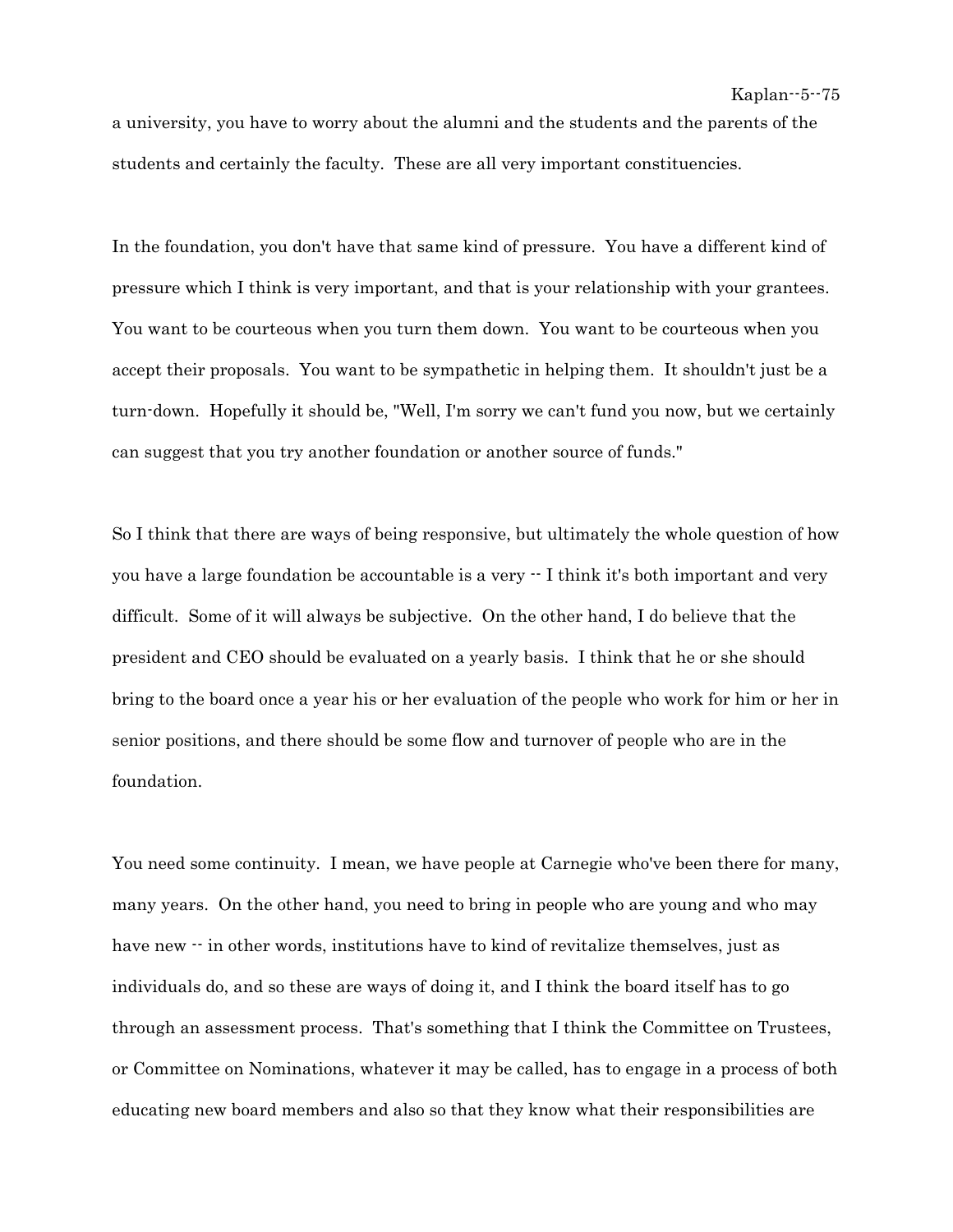and have a kind of orientation to the programs, but also help them as they go forward, to be effective and participating trustees and evaluate whether the board as a whole is working in an effective way.

I think there must be -- I mean there's a lot of evaluation that goes on in the foundation world of individual programs and individual grants. The real issue is, at the end of the day, can you say, well, Carnegie has really made a difference in the whole area of nuclear proliferation, or in conflict resolution, or in development in South Africa, in maternal and child care, or in education and child development, and in recognizing that health is a very important component of an educated child. So these are the sorts of kinds of questions that you have to keep asking yourself, because you can kind of lose track of the whole enterprise in the context of focusing on an individual program.

Q: But those are questions  $\cdot$  [Brief interruption]

Well, I was just about to say that those are all questions that really seem to be without answers.

Kaplan: Well, yes and no. I mean, in effect, just being able to ask the question is a very important ingredient in testing the waters, in fact, in monitoring how the programs are going. And there are specific things that you can observe and know what's going on, in the sense that if, for example, the grants seem to be coming in, and the grants that are being made seem to be pedestrian or sort of routine or have lost their zip, I mean, I've not been in that situation, I don't believe, but you begin  $\cdot \cdot$  you have an obligation to sort of  $\cdot \cdot$  it becomes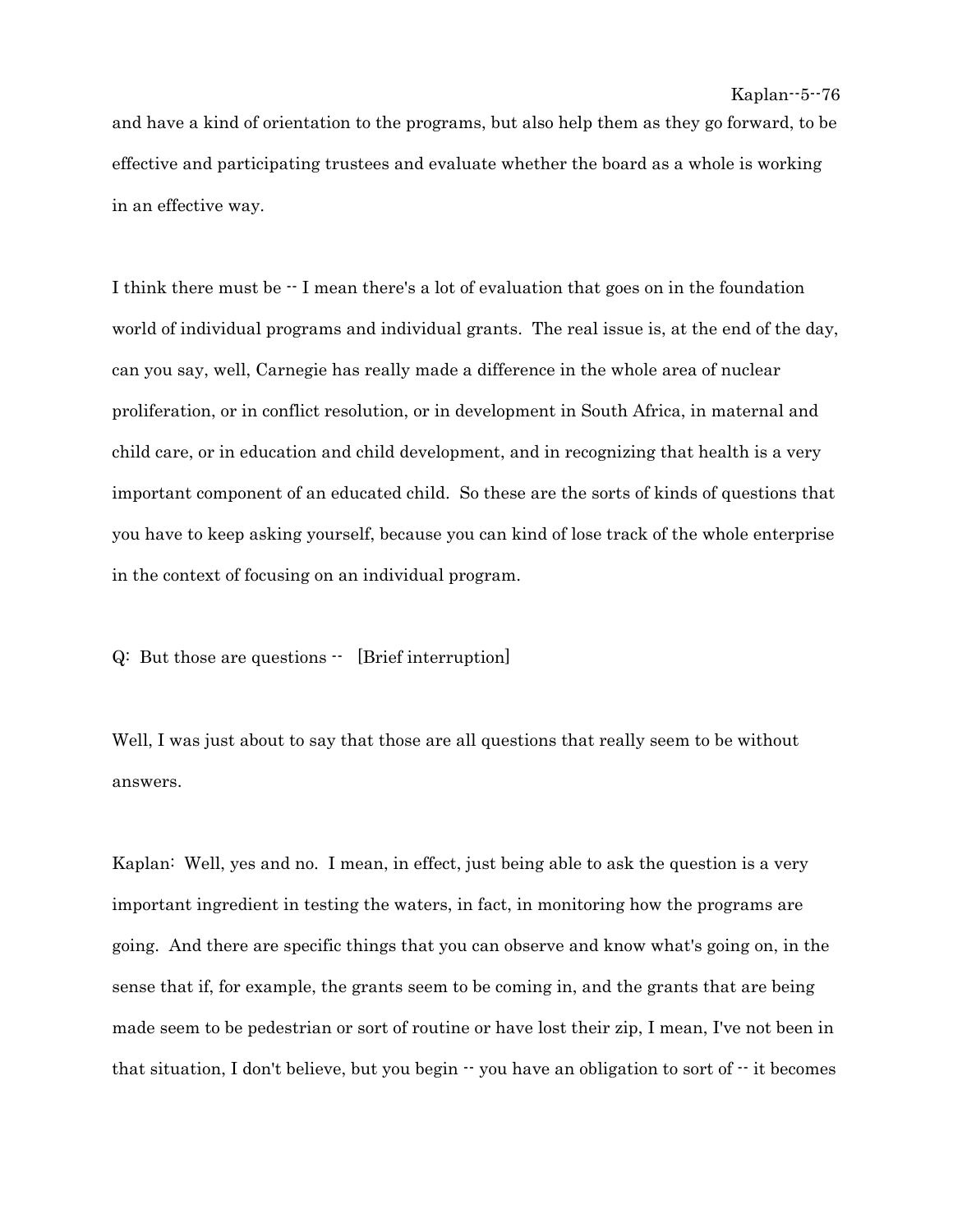evident that something is wrong, that people are stale, and that there's a need for some revitalization.

Q: So what are the responsibilities of board members, would you say?

Kaplan: Well, I think that the main responsibility, if you were to just put it in the context of what is the most important job of the board, is the hiring and firing of the president and CEO. Now, that sounds like I'm being a wise guy about it, and I don't mean to be, I really mean that, I think, because what you are looking for is the person who will lead the enterprise, who can express a vision of where he or she wants this enterprise to go in a kind of focused and direct way, and then go out and attract the best people, the best brains, and the best skills, and empower them to do what they have to do to make that particular vision happen.

Now, one of the wonderful things about foundations is that because of the fact that they don't have to worry about profits and losses, they should take risk and they should not always be batting a thousand. They can afford to make mistakes, and they should make mistakes, and they should be willing to acknowledge it. And I think one of the interesting aspects is how do you build a sense within the management of an organization like Carnegie that you don't always have to show only the good things to the board, that the board has a responsibility to ask questions. I mean, I think that spirit of inquiry is absolutely crucial for a board member. You want to be informed about how the organization is working, how the people are doing their jobs, and then the subject matter as well. So it's really a kind of questioning that goes beyond self-questioning and also learning.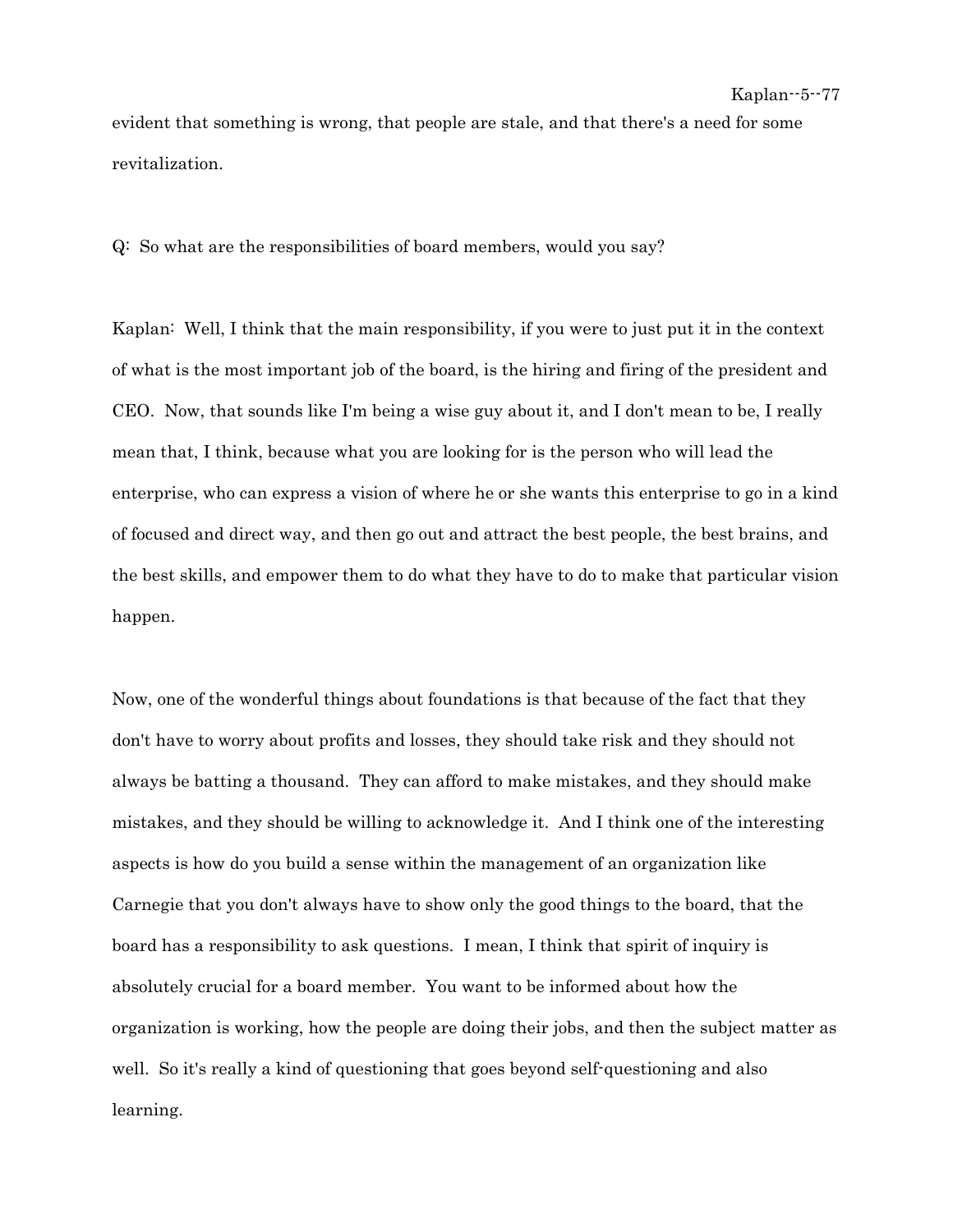I think a very big responsibility of being a board member is to make sure that the staff, that the president is not only attracting the best talent, but is developing that talent and training that talent and hopefully will encourage that talent not only to be in the organization, but eventually to be sought after and move out and leave and go on to do some other wonderful thing and perhaps run his or her own foundation, just as Lloyd [N.] Morissett left Carnegie years ago and went to run the [John and Mary R.] Markle Foundation.

So I think that the board has an oversight responsibility as to how the operation is run on the managerial side, and an oversight responsibility about how the programs are developed to meet the vision that they have in mind which has been articulated by the president and CEO. And, of course, I think we all have a responsibility to do our homework. I mean, you should not go to a board meeting unprepared. You have to come in there having read the material and having questions to ask, because it's those questions that make the staff, number one, feel that you take them seriously and that you respect them and, number two, that you're interested in what they're doing, and, number three, it keeps them on their toes. So those would be my off-the-cuff responses on the issue of a good board member.

Now, if we were talking about a place that was a college or a university, part of the responsibility also is to help raise money for the enterprise, but that, as I say, has not been an issue for Carnegie.

Q: That, in and of itself, is not, but it must get tricky, you know, balancing the need to take risk with the need to in some way be fiscally accountable, I mean, or asking your grantees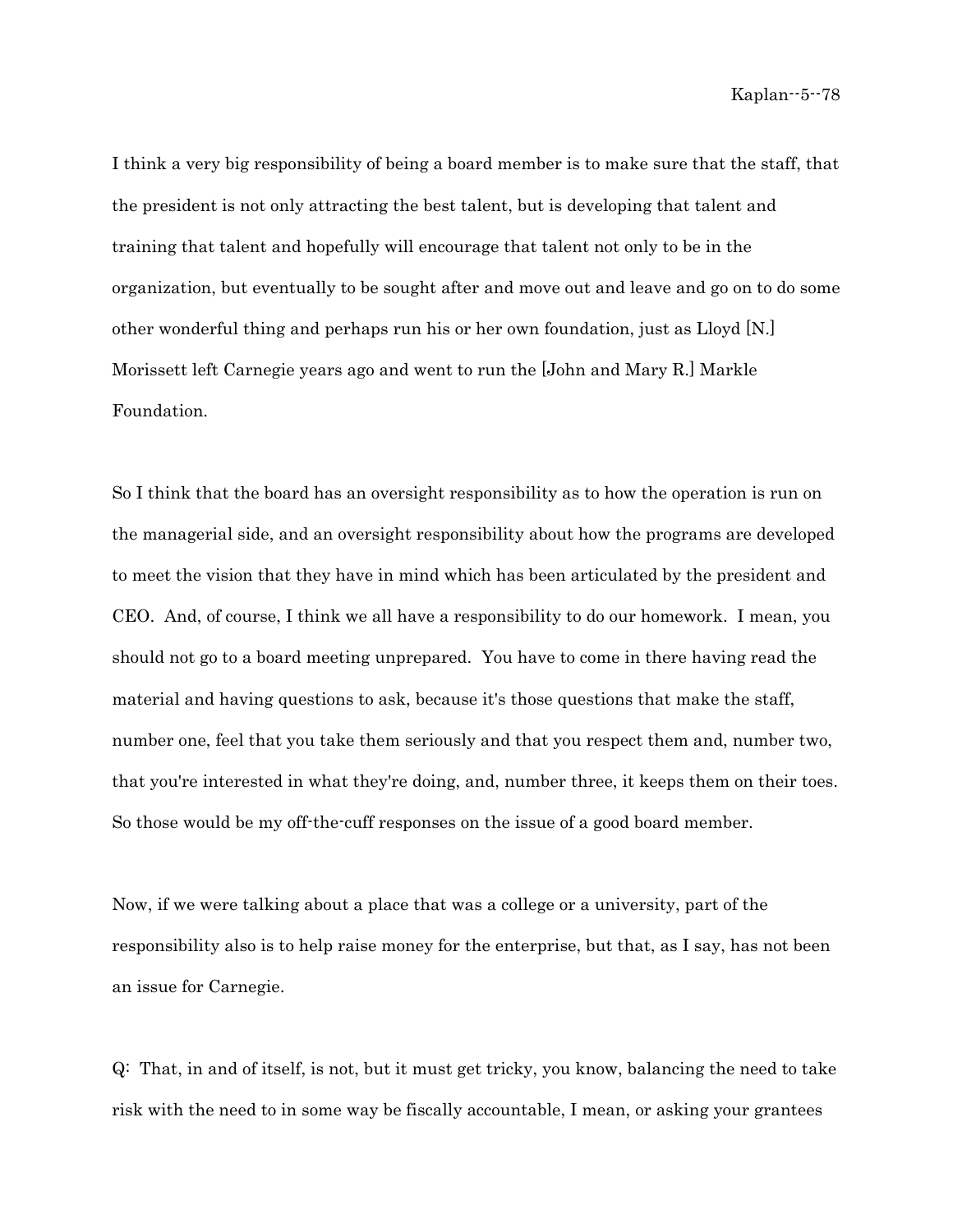to, you know, be able to come up with a way of saying that, yes, it was worth the, you know, the risk or the --

Kaplan: Well, I think what you expect is lessons learned, I guess is the way I would put it. Maybe this hasn't worked out exactly as we've planned it, but what are the lessons that we've learned from the experience, from the investment in this particular project? And you do learn a great deal, depending on what the particular issue is, but you learn what you shouldn't do in the future or what you should have done differently, and hopefully it stays with you.

And of course, there is a responsibility for the management of the endowment, which I haven't even mentioned, but that is crucially important, and usually there is a small committee of the board that has responsibility for that and makes sure, not directly by doing the investments, but hires the right kind of investment officer who then oversees managers of the portfolio.

Q: Changes in the whole area of philanthropy today and what one can foresee in the future, how do you think it will change?

Kaplan: Well, I don't have my crystal ball, and I'm not really sure, but it's clear that there are vast sums of wealth being made. Just look at all these young people who are maybe twenty-eight or thirty-eight years old, who are the owners of America Online and Amazon.com and all of these other internet companies, who overnight have been worth hundreds of millions of dollars. Now, hopefully that will not be just paper money, but will really remain solid. And even Bill Gates. I mean, there will be, there already have been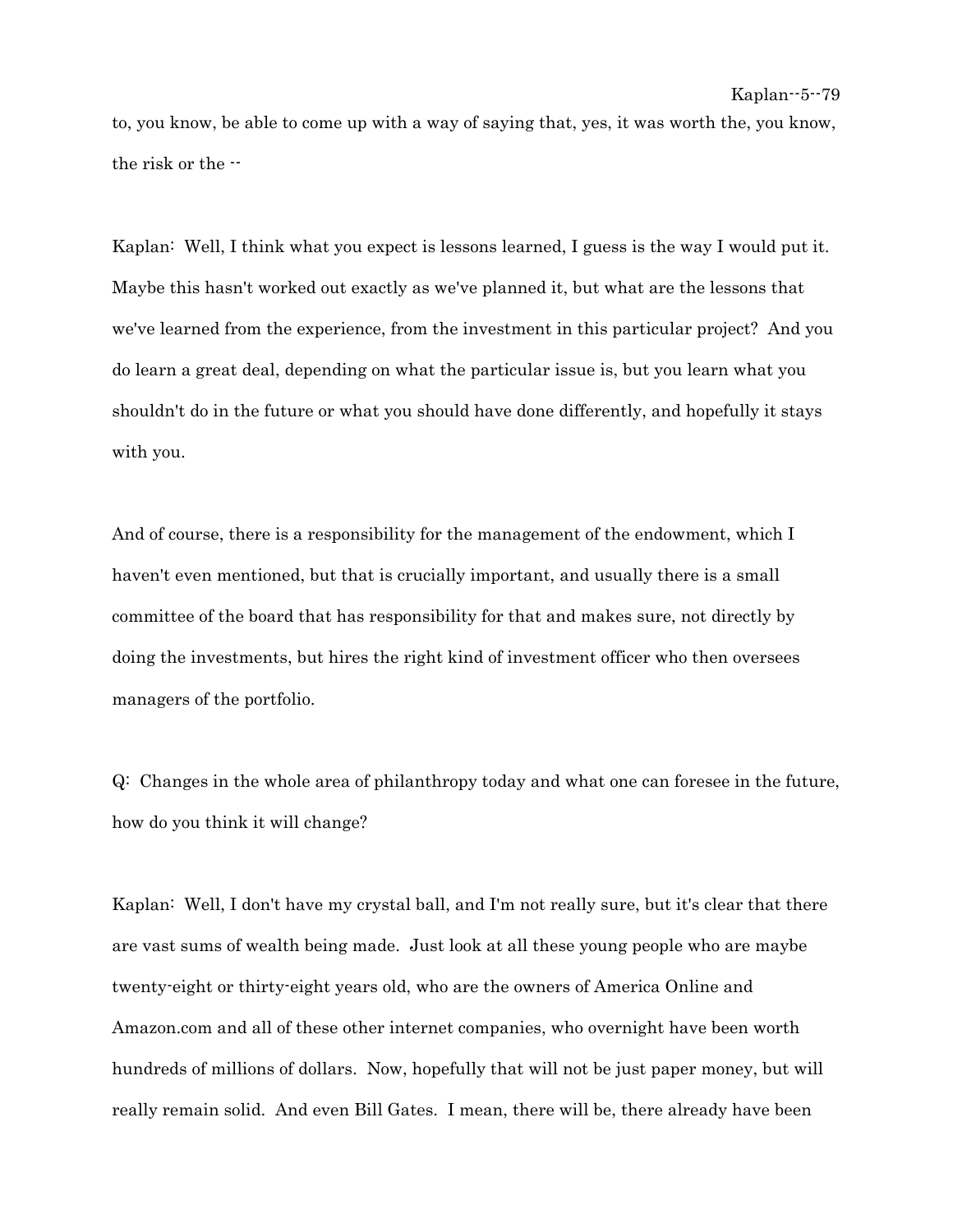enormous foundations that have been created which dwarf the kinds of funds that Carnegie has had.

So I think that there's a great opportunity for lots of philanthropic activity in our country. Of course, the tax laws encourage that, but the real question will be, will they get the knowledge, the ability, to know how to go about it in a way that's wise. I don't mean wise according to my definition, but just sensible and use the money wisely.

Of course, one of the best ways is to try to bring in as consultants people such as Vartan Gregorian, who has been an advisor to Bill Gates and that sort of thing. David Hamburg has, for many years, been an advisor to several major foundations both in Europe and in the United States. So I think people who are in that level of engagement philanthropically are very much aware of who are the people they ought to call on for help in these matters.

Q: With this generation of, you know, such enormous wealth, one would think that that might invite some sort of government regulation.

Kaplan: Well, I think that the government regulation, I think there are several elements involved there. For a long time there was a real movement by the right to look at the socalled liberal foundations. When Carnegie was busy in South Africa and we were doing a lot of work there, there were quite a number of very right-wing organizations that were prodding the IRS to investigate us and our activities, and I'm sure that must have been true -- well, I know it was true in the sixties and led to the Tax Reform Act in the late sixties, with a lot of rules being imposed at the federal level.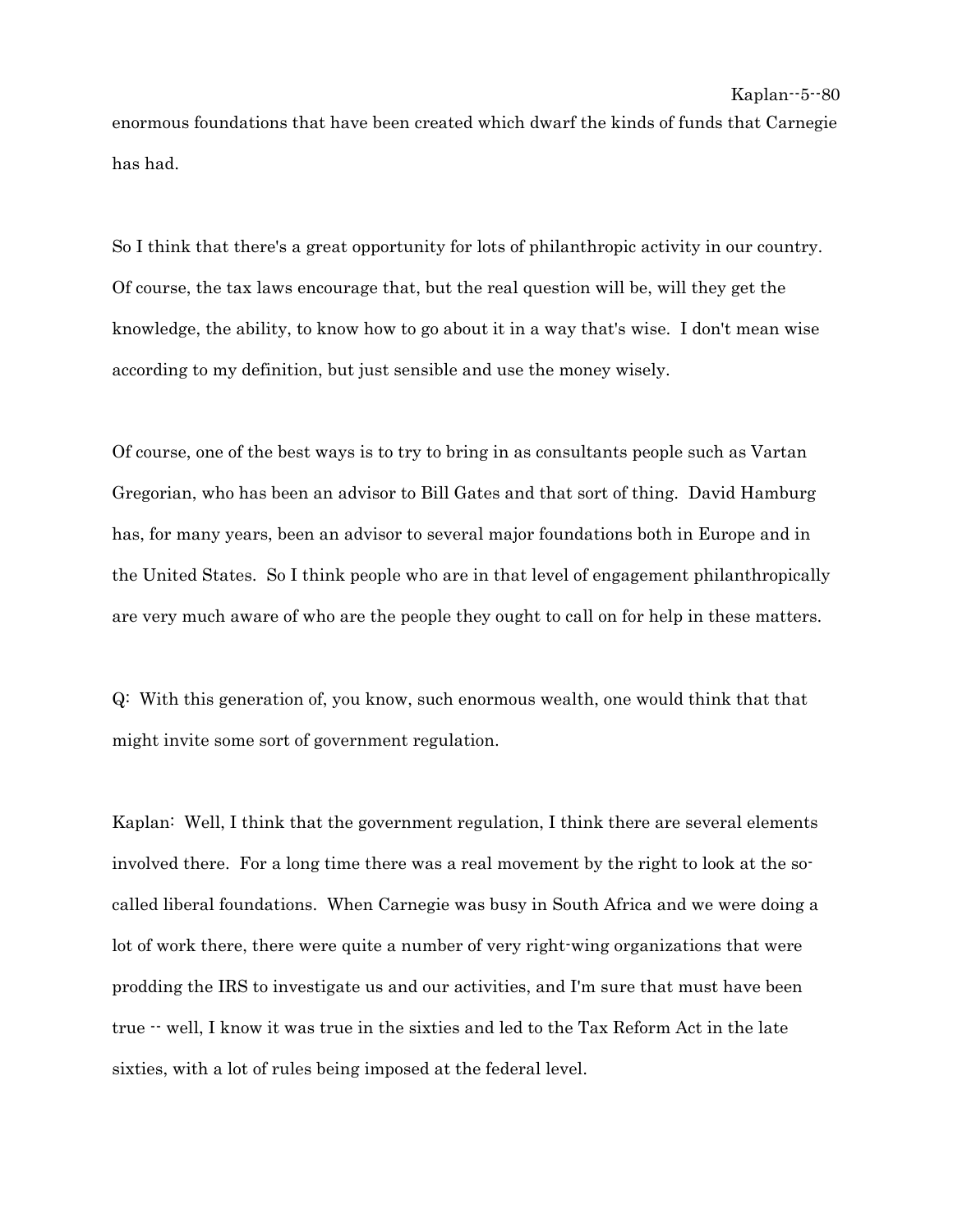Right now there's a lot of emphasis on governance issues and the whole question of are notfor-profits, of all kinds, not just foundations, are they being governed effectively by their trustees, and if they are not going to be, then we ought to regulate them. And this is coming from a lot of the state attorney generals' offices which have power, really regulatory power over the foundations that are created in their states. There's a whole movement afoot on this. It's still relatively low key. There was a lot of action and talk in one of the earlier Congresses a couple of years ago. That seems to have quieted down.

But I think it really has more to do not so much with the new foundations, the creation of new foundations from new wealth, as it is from the sorts of activities that foundations take on. Are they becoming too activist? They are prohibited from lobbying, but the question is, are foundations doing things that are impinging on the realm of what the regulators see as the political turf. Those are big issues. [Brief interruption]

Q: Helene, maybe you could talk a little bit about the corporation's program in South Africa as, you know, as you experienced it, have experienced it, during your time there, and particularly to talk about the trip that you took and --

Kaplan: Yes. Well, that was a memorable event which I think will stay with me forever. Carnegie had always had a program on South Africa, going way back, and in, I think it was 1982, we funded a program at the University of Cape Town, in Cape Town, run by a man by the name of Dr. Francis Wilson, who was a labor economist. It was called the Carnegie Second Inquiry on Poverty and Development [in Southern Africa], and it was an extraordinary kind of grant that was made to extraordinary people.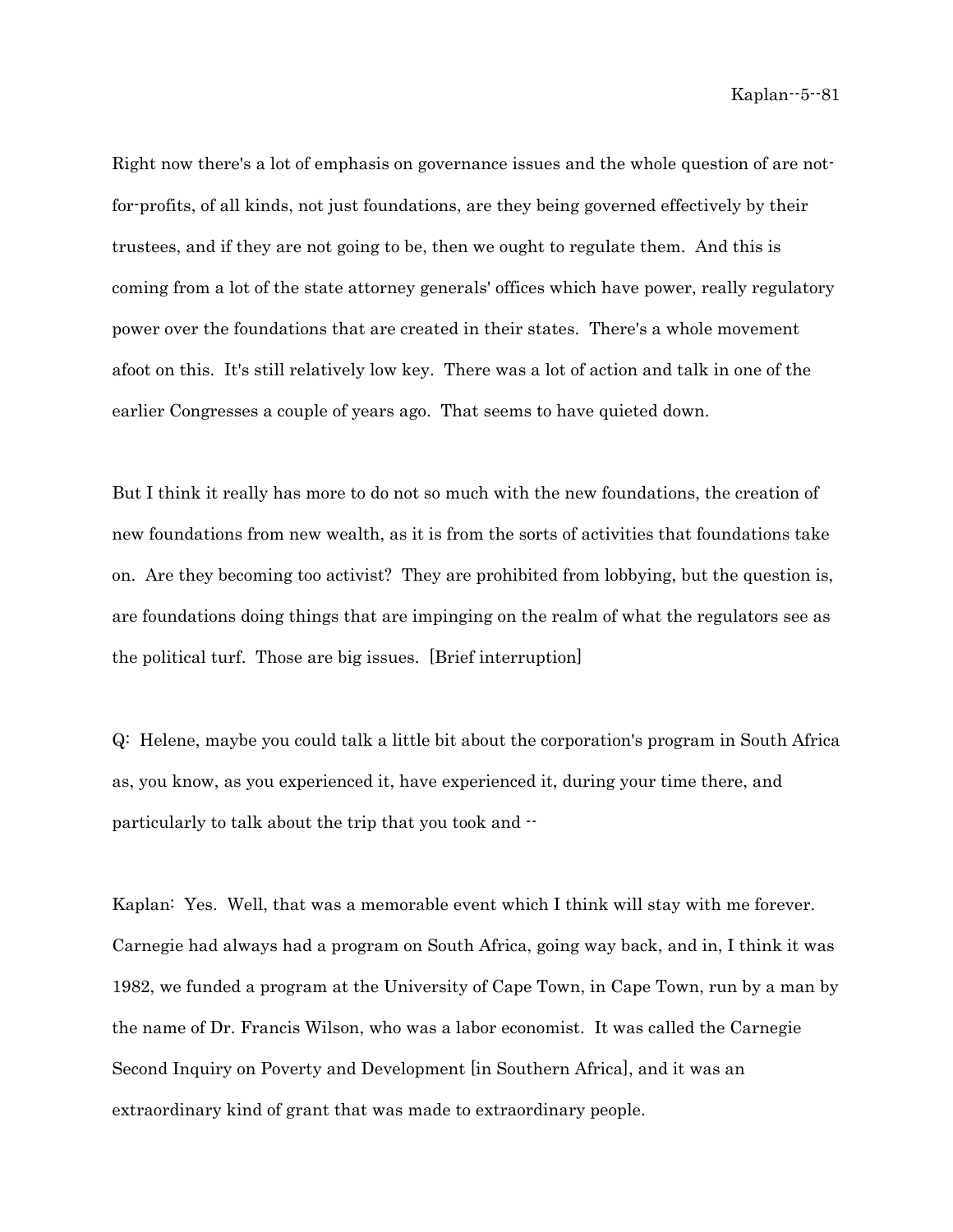In 1984, a few members of the board were invited by David, the chairman and myself and one or two others. We went over  $\cdot\cdot$  actually we were altogether seven people  $\cdot\cdot$  we went to South Africa and spent time there evaluating that program. It was sort of an interim report on that particular activity, on the Inquiry, but, as part of it, really looked at South Africa in terms of what had we been doing there and what should we be doing in the future.

Ironically, fifty years before, there had been the First Carnegie Inquiry on -- I think it was called -- the local nomenclature was the Carnegie Poor Whites Inquiry [the Carnegie Commission of Investigation on the Poor White Question in South Africa], and that had actually led to really bringing into the mainstream the Afrikaans community, who were at that time the poor folks in South Africa. This time it was clearly the blacks who were the tremendously disadvantaged people there.

It was a kind of epochal moment, a kind of watershed in my life, to have been there. I subsequently went back in 1986 as a member of Secretary of State [George P.] Shultz's Commission on South Africa, which was trying to advise the Secretary on what policy to South Africa should be for the United States. But when we were there in '84, it was just amazing. We started out in Johannesburg, and we met with all of the major leaders in the anti-apartheid movement, which ranged from Desmond Tutu to the women from the Black Sash, to writers like Nadine Gordimer. We had been very active as an organization in funding legal services and had done a great deal at the University of Witwatersrand in this area, and had really begun to develop a cadre of black lawyers, which was crucially important and really nonexistent at that time.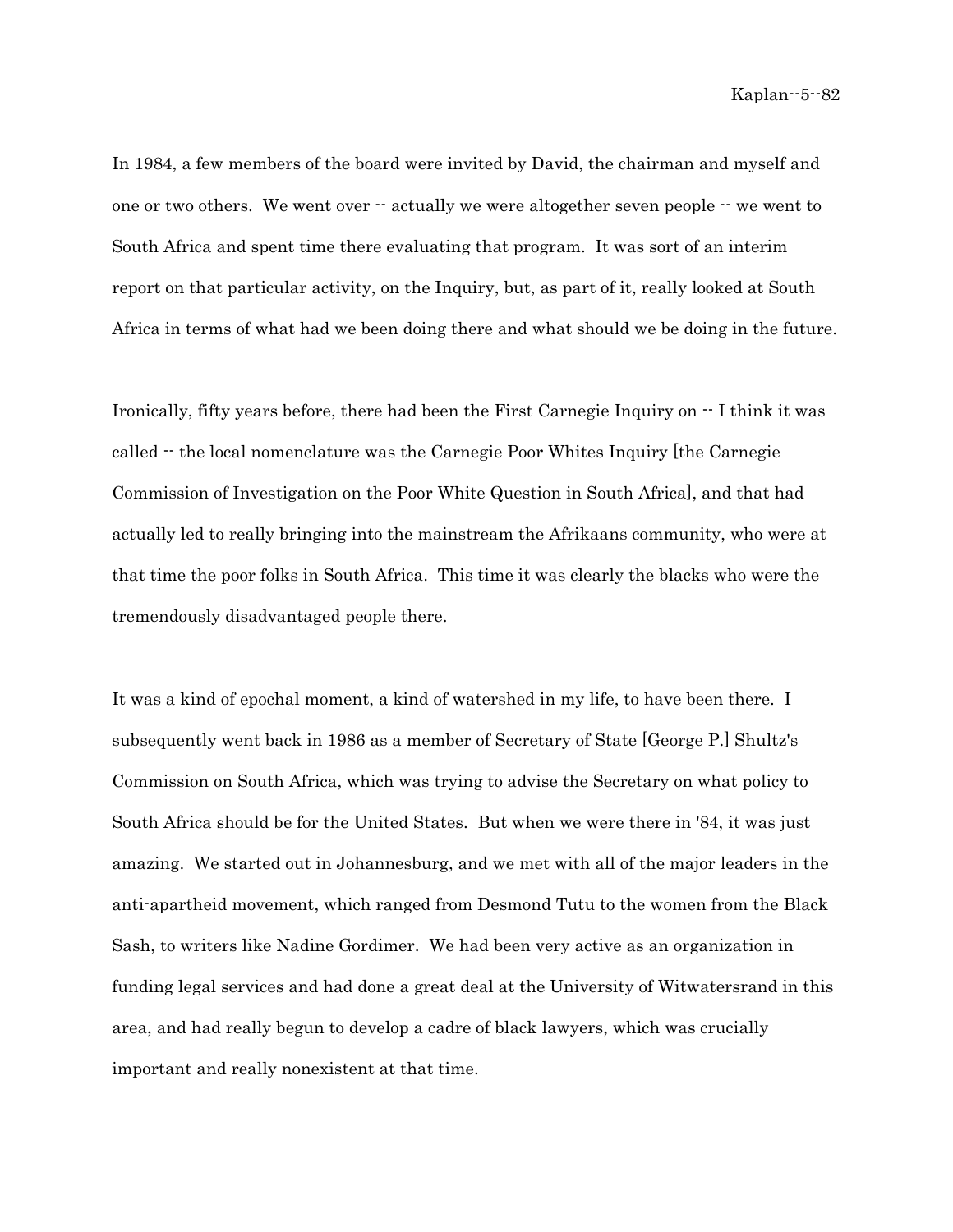So we spent time in Johannesburg, and we met with many of the reporters from the press that was sort of the underground press, and then went on to Cape Town for the interim report. There were over three hundred papers that came out of this particular meeting, and what was wonderful was that the people who participated as scholars were not just all white people. They were people of color and they were women, as well as men. Francis had assembled this incredible group of talented people from all of the universities and all walks of life, and it was just a marvelous experience and a very sobering one.

At that time  $\cdot$  this was, I guess it was in the fifties and the early seventies  $\cdot$  South Africa had created what they called homelands for black people, which were really sort of pseudoautonomous countries which were never recognized internationally and where, supposedly, black people could be autonomous and have their own self-government and their own culture, but, of course, it was really all a charade, and these were very, very poor areas. Fifteen percent of the country turned over to black populations for this. One of them was a community  $\cdot$  I guess a country, you would call it, although we never acknowledged it  $\cdot$  a homeland called Ciskei. And the group went up to Ciskei and saw it, and the level of poverty and degradation and human suffering that we saw just defies either belief or description. I mean, it was just unbelievable to see the wreckage of human life. These were dumping grounds, is, I guess, the word that I remember using, for people who had been so depreciated in their living, they were just totally devalued and were really non-persons.

What you saw was, however, this incredible desire to  $\cdot$  not among the rural people, but certainly among the kinds of people like Tutu and Allan Boesak and others, to achieve democracy in a nonviolent way. And of course, at that time we had hoped we would see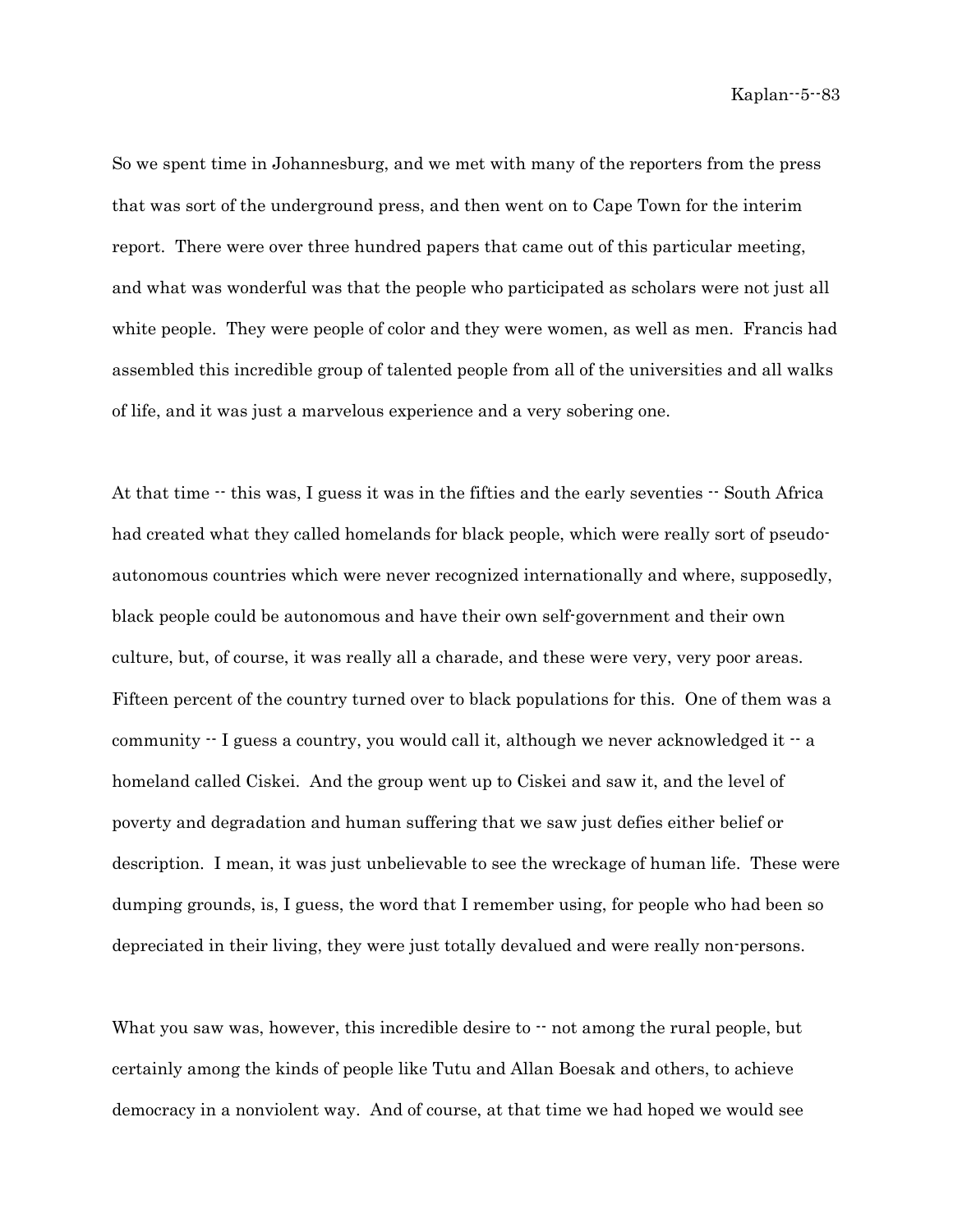[Nelson] Mandela, but it was not possible, and we never could have dreamt that Mandela would have been  $\cdot\cdot$  that what came out of it was as wonderful as it turned out to be.

But the purpose of the [Second] Inquiry really was to give  $\cdot\cdot$  to confirm that apartheid really was a major cause of black poverty in South Africa and to try to bring that to the attention of the public. Carnegie certainly had a role in that, front and center. I ended my remarks by saying that I always felt that South Africa was my emotional quicksand; I could never leave it behind me. So it was a very, very both moving and deeply disturbing experience.

 $Q:$  And did  $\cdot$  what resulted from that back at the, you know, at the Corporation?

## [END TAPE ONE, SIDE TWO; BEGIN TAPE TWO, SIDE ONE]

Q: I think I had just asked you, from that experience, what, you know, what resulted back at the Corporation from it.

Kaplan: Well, I think that's a very excellent question, because we went over with the thought that we probably would be curtailing our activities in South Africa, and we came back just filled with the desire to do more, and it did lead to a whole series of programs involving not only continued support for legal education and the development of a cadre of black lawyers, but also it led to a whole program on maternal and child health care, not only in South Africa but in other parts of Africa as well  $\cdot$  Nigeria, Ghana, that sort of thing. And so that was a very important outcome that really resulted directly from our on-theground experience.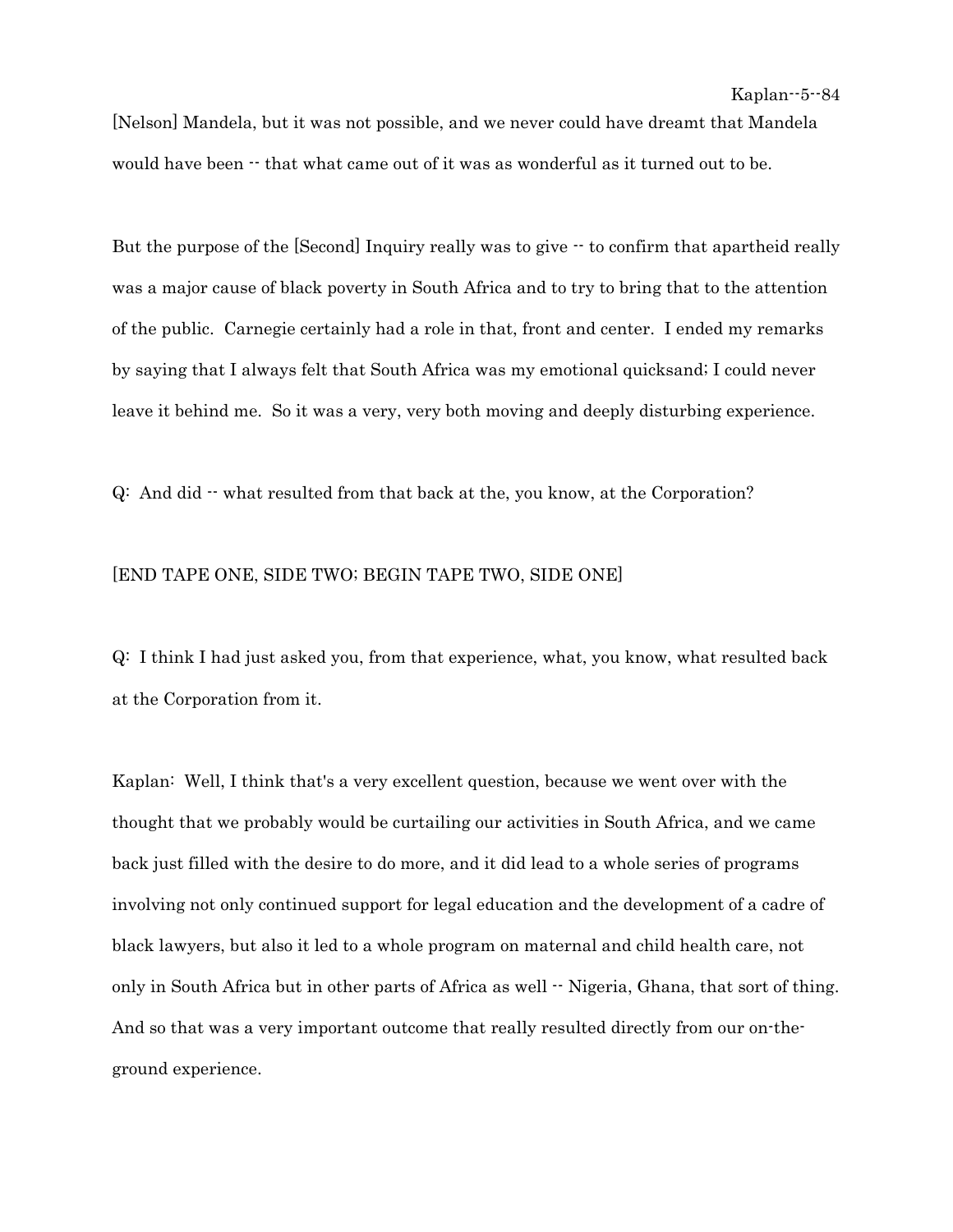So there's a great deal to be gained from that kind of field work, where you actually get out from behind the desk and go and see what's going on. It made all the difference in the world and, I think, led to a very positive outcome in terms of our programmatic direction going forward. Because what was very clear was how terribly disadvantaged women and children were in that culture with the kind of migratory labor issues, where men went off and never came back or came back once a year, lived in labor camps in the cities while they worked in mines or, you know, that sort of activity, very, very hard laborer jobs, and where they very often developed another family and had two families to support and really couldn't even support one. And, you know, all the other social ills that come from having men living in bad conditions by themselves and the impact of that at home, where women would trudge miles and miles with firewood, to get firewood, twigs, and carry them on their head or to bring water. I mean, very, very poor. And tremendous issues involving disease for women and children, as well as for men, but certainly the program that we evolved really did focus on maternal and child health care. It was so bad.

Q: And your trip in '86 which was for the government?

Kaplan: Yes. That was a wonderful  $\cdot$  I often get the two of them somewhat confused because it was back to South Africa, but that was a marvelous moment, again, in my life with South Africa. I was asked by Secretary of State Shultz if I would participate in a commission to look at the future of what  $\cdot \cdot$  it was at the time that it was very controversial about whether we should be doing anything in South Africa, whether this country  $-$  we had eliminated any kind of banking relationships with South Africa, but we still did some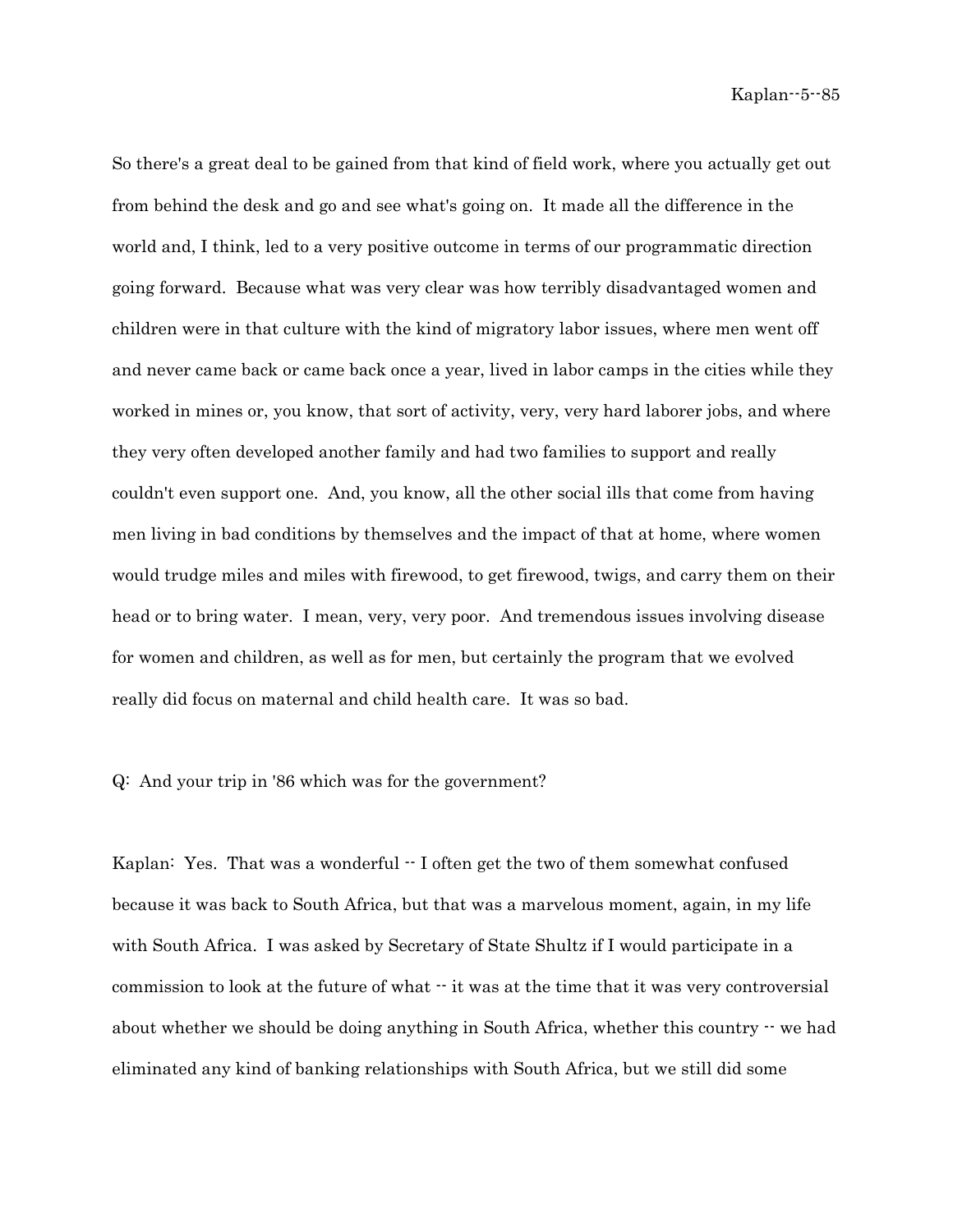trading with them, and the question was, where should we go in our relationship with South Africa?

I went over by myself in '86 to see, really, what was going on, on the ground, and at the time I met with [F.W.] de Klerk. He was then, I think, Minister of Education, and I remember having a very sort of not confrontational on my part, but a very aggressive stance from him on how he thought that black education was just fine in South Africa and that we really ought to be focusing our attention elsewhere, why were we picking on South Africa? And of course, he is the one who eventually released Mandela and recognized some of the issues that had to be dealt with. But at the time it was a very dramatic moment in my life, to meet with someone like that.

I also, while I was there, had a very different kind of experience. I did go to the University of Cape Town to see my friends and colleagues there, in particular a woman by the name of Mamphela Ramphele, who I'm sure you've heard of, a very extraordinary person who was one of the people who had been banned for many years, which meant that she could not leave her little garden in front of her house, and who was a doctor and who had been the wife of Steve Biko and had had his child. And he was the one who had died in detention with the South African police and who, it now appears, was killed. But she's a remarkable person, so I spent some time with her. She had been very involved with the Inquiry on Poverty.

And I also went and visited the big Afrikaans university there in Pretoria and was fascinated to find a whole world of Afrikaans who very much accepted the need for reconciliation and equity in the treatment of blacks, and who were professors in the law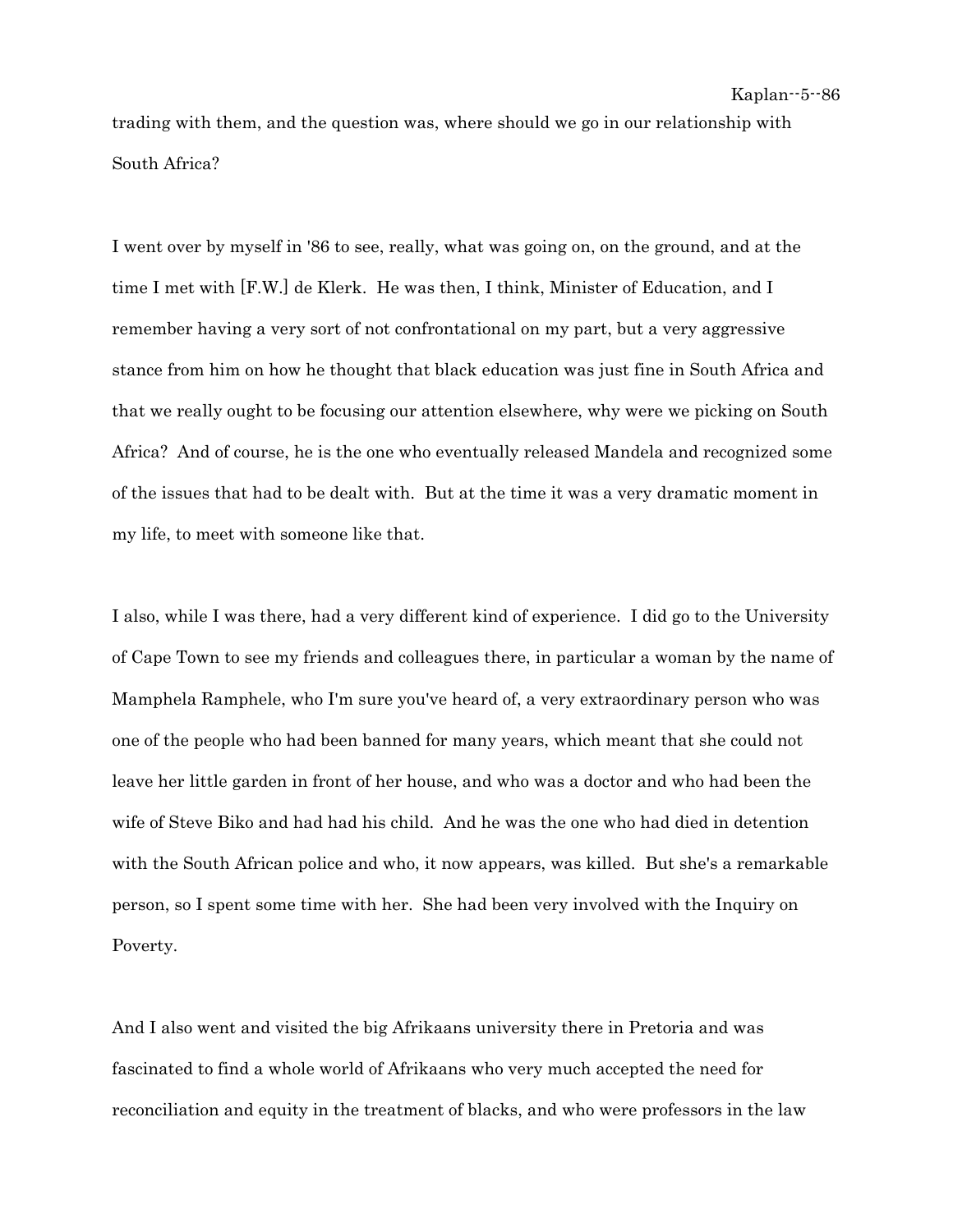school at Pretoria. It was really remarkable. I guess I should have thought, well, you know, maybe something good will come of this, but it seemed so hopeless to me and yet so remarkable to see these people there.

But the most vivid impression was sitting in the home of a reporter for one of these underground presses, and as we were sitting and talking, his son, who was, I guess, a young man in his twenties, rushed in, grabbed his suitcase from under his bed, rushed out, and I don't know whether they ever saw each other again, because he was being chased by the police. And a state of emergency  $\cdot$  I was on my way to the airport, and I had stopped at this man's home, and a state of emergency was being declared, and I left on one of the planes, the last planes before the state of emergency happened in 1986. So that was the last time I was there, but, as you can imagine, it gives me chills just to think about that.

Q: So you took what kinds of recommendations back to --

Kaplan: Well, what I did was, I got back, and this was a commission that was headed by Frank Carey, who was then the head of, I think, IBM, and the other person who was the head of it is a marvelous lawyer, Bill Coleman, in Washington, an African American who had been Secretary of Transportation. The two of them were the co-chairs of this commission. So we continued. We issued a very powerful report that made certain recommendations, some of which were followed, and others of which are probably still gathering dust on a shelf. But it was a wonderful opportunity to feel that I could continue that engagement with South Africa.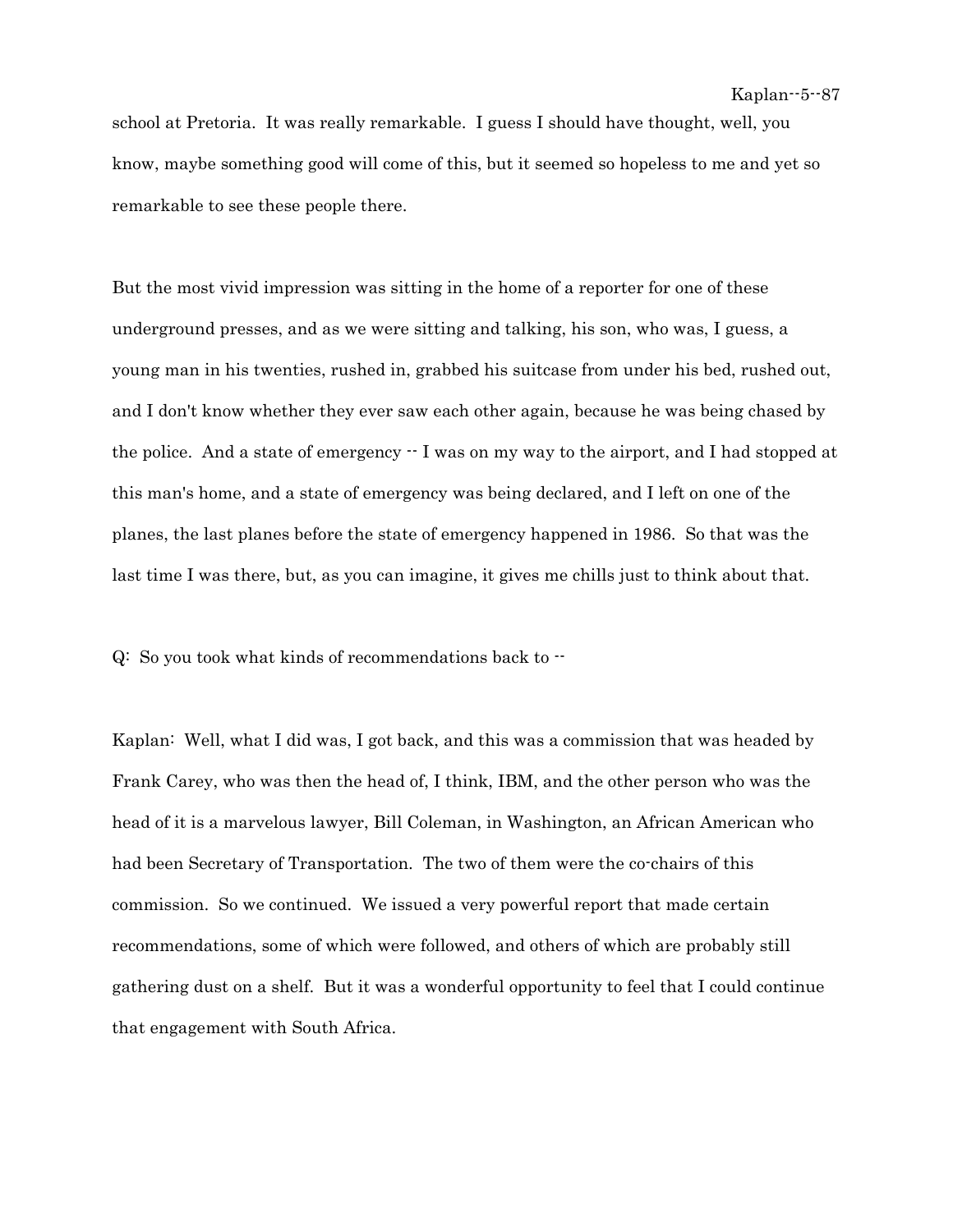Q: And I guess the one other question about South Africa and the Corporation was the issue of investments.

Kaplan: Well, I don't know whether that's a South Africa issue or investments of the portfolio. I wasn't sure about that.

Q: Well, Mary Marshall, I think that she -- I think she thought that perhaps it had to do with the portfolio's investments in South --

Kaplan: Oh, yes. We had given up our investing in any companies that did  $\cdot$  that was a conscious decision that we had made as an investment committee which we brought to the board, but that was even before '86, really way back. And we had decided that we would not invest in companies that had business relations in South Africa, and that was really part of our program, investment program.

 $Q: I$  presumed that was what she had in mind, so  $\cdot$ 

Kaplan: Yes.

Q: So let me ask you, if you could, to talk a little bit about David Hamburg's tenure, your impressions of it, and, you know, what you feel his legacy is.

Kaplan: Well, I think that David came to the corporation with a very clear view of what he wanted to do and a kind of sense of wanting to do it as quickly as he could, that these were pressing areas. He wanted to deal, as he said to the search committee and then to the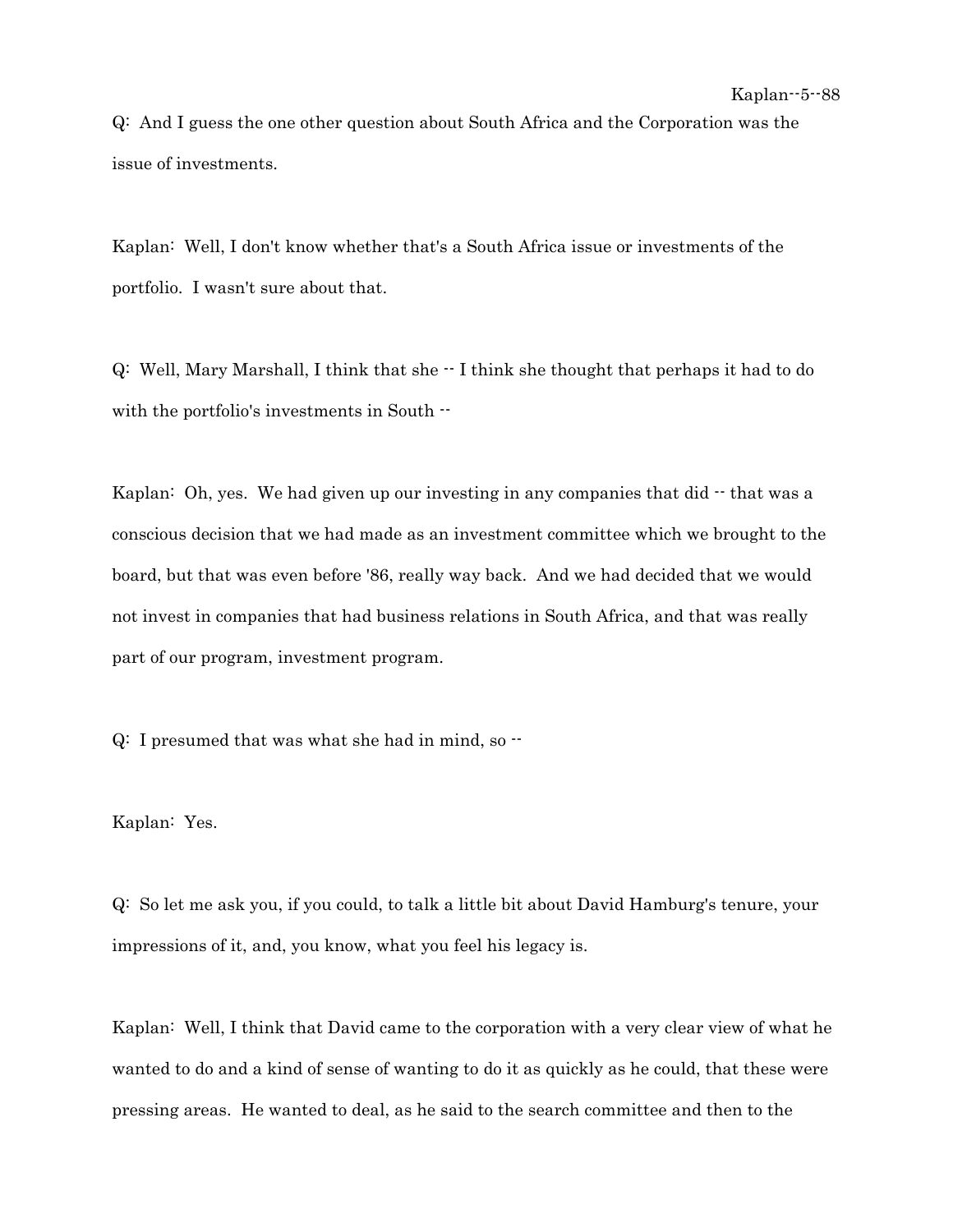board, with intractable problems. And, certainly, if you think of the issues that I've mentioned, they certainly are intractable problems. And he wanted to have an impact. He wanted the Corporation to have a significant impact on not only how public policy gets made, but what the issues are in public policy and how to effect change. He knew how to do that very effectively, and how to bring the Corporation to the attention  $\cdot \cdot$  the Corporation and its work to the attention of a broader public. And I think he did that extraordinarily well.

He's a very brilliant, gifted person, with an extraordinary network of people who both admire him and who he can inspire to work with him, young and old, male and female, black and white. And he was very interested in the program of the Corporation. That was his love, basically, the administrative side, he felt there were people who could run that side of the program effectively, and he focused primarily on being the idea person. I think he's left an incredible legacy that will go on. Certainly it's continuing now, even under Greg's reign -- I shouldn't use the word reign -- under Greg's tenure with the focus on issues of conflict resolution, which Greg himself has been always very interested in. So I think that we are very fortunate to have had, really, basically, a major revitalization of the corporation under the years of David's leadership, and it was really a great privilege to have served both as a trustee and then as chairman with him.

Q: And your expectations for the future?

Kaplan: Very positive. It's been a great privilege. It's a wonderful organization with a great history, and usually organizations with great histories promise to have great futures, and I believe this one really will.